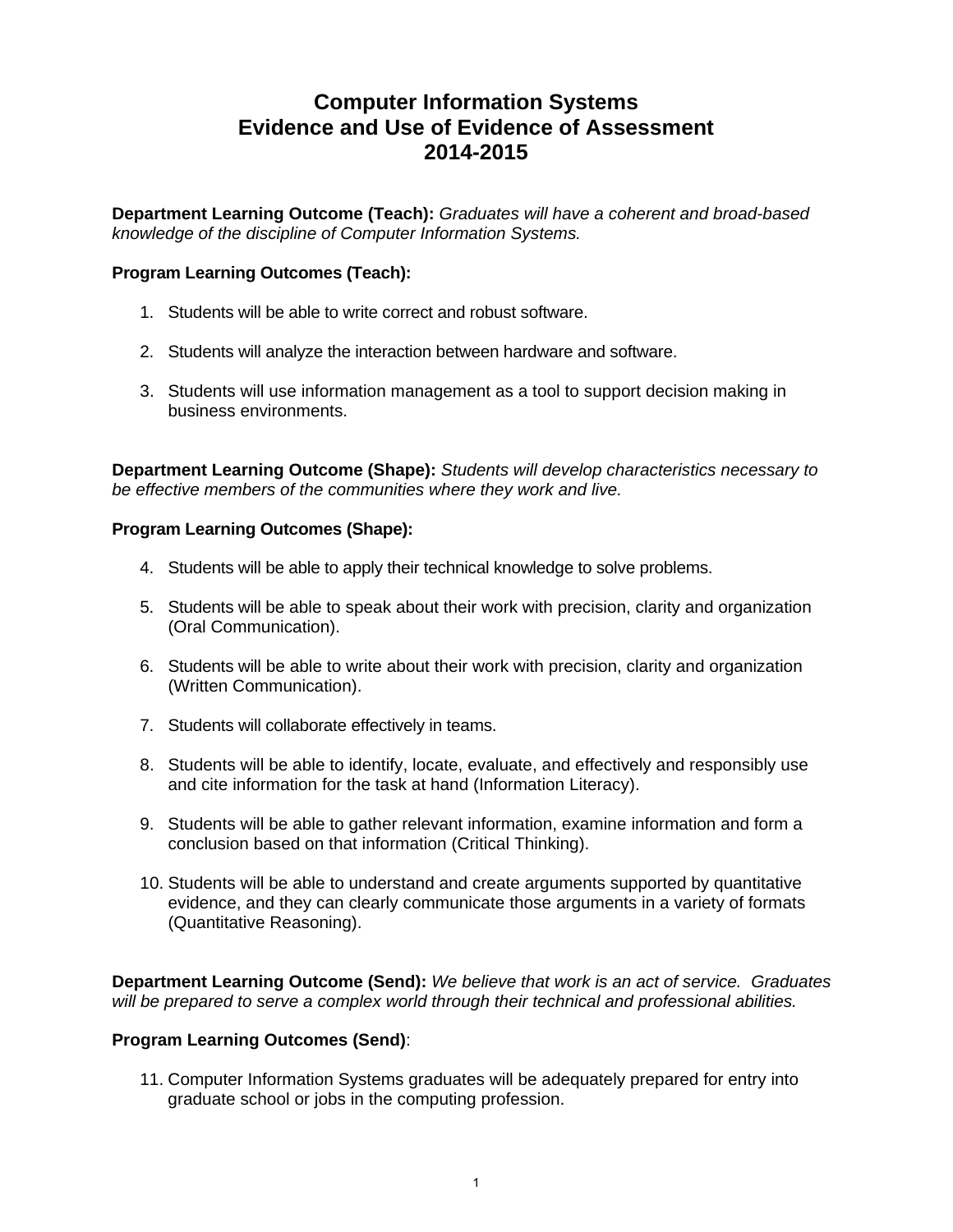**Learning Outcome:** Students will be able to write correct and robust software.

**Outcome Measure:** Annual: CSC254 Signature Assignment

**Criteria for Success:** 80% of the students should have an average score of at least 2 in each of the major areas.

### **Aligned with DQP Learning Areas (circle one or more):**

- 1. Specialized Knowledge
- 2. Broad Integrative Knowledge
- 3. Intellectual Skills/Core Competencies
- 4. Applied and Collaborative Learning, and
- 5. Civic and Global Learning

### **Longitudinal Data:**

|                            | Percentage<br>of Class at 2<br>or Higher | Percentage<br>Percentage<br>of Class at 2<br>of Class at 2<br>or Higher<br>or Higher |      | Percentage<br>of Class at 2<br>or Higher |  |
|----------------------------|------------------------------------------|--------------------------------------------------------------------------------------|------|------------------------------------------|--|
|                            | 2011                                     | 2012                                                                                 | 2013 | 2014                                     |  |
| Compilation                | 100%                                     | 100%                                                                                 | 92%  | 100%                                     |  |
| <b>Runtime Correctness</b> | 86%                                      | 58%                                                                                  | 85%  | 75%                                      |  |
| Problem Solving            | 100%                                     | 100%                                                                                 | 100% | 100%                                     |  |

### **Conclusions Drawn from Data:**

The students find the run-time correctness the most challenging. This is because this is the area of programming that is the most detailed oriented.

#### **Changes to be Made Based on Data:**

Continue to emphasize the need to carefully de-bug computer code during development.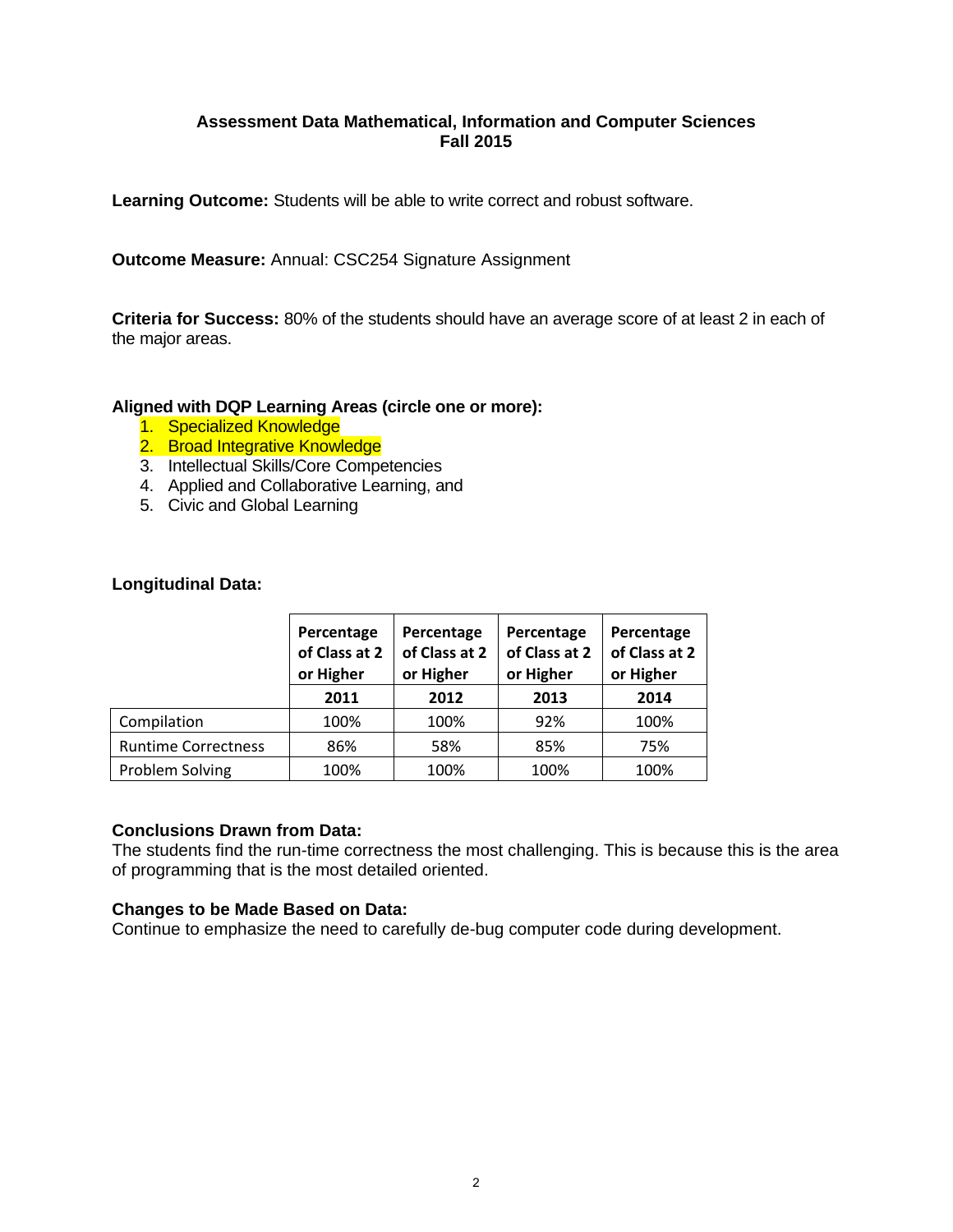# **CSC 254 Signature assignment**

|                               | Unsatisfactory (1)                                                                                                                                            | Satisfactory (2)                                                                                                      | Good(3)                                                                                                                                           | <b>Excellent (4)</b>                                                                                                               |
|-------------------------------|---------------------------------------------------------------------------------------------------------------------------------------------------------------|-----------------------------------------------------------------------------------------------------------------------|---------------------------------------------------------------------------------------------------------------------------------------------------|------------------------------------------------------------------------------------------------------------------------------------|
| <b>Compilation</b>            | • Compiles with errors                                                                                                                                        | Compiles with no<br>$\bullet$<br>errors, but has linking<br>errors                                                    | Compiles with no<br>syntax errors or linking<br>errors, but has<br>warnings.                                                                      | Compiles and links<br>with no errors                                                                                               |
| <b>Runtime</b><br>correctness | • No correct response to any<br>test case from the sample<br>data provided.                                                                                   | • Executes correctly on<br>at least one test case<br>from the sample data<br>provided.                                | Executes correctly on<br>the given sample data,<br>but not accepted by the<br>online judge (no need to<br>look at source code in<br>this case)    | Accepted by the online<br>judge, indicating that it<br>has passed numerous<br>independent test cases<br>unknown to the<br>student. |
| <b>Problem</b><br>solving     | • Analysis of program source<br>code indicates that program<br>is NOT close to working, and<br>could NOT easily be modified<br>to work given additional time. | Analysis of program<br>source code<br>indicates that the<br>student partially<br>understands the<br>problem solution. | • Analysis of program<br>source code indicates<br>that program is close to<br>working, and could be<br>modified to work given<br>additional time. | • Accepted by judge                                                                                                                |

**Criterion: 80% of students will average 2 in Runtime correctness and Problem solving.**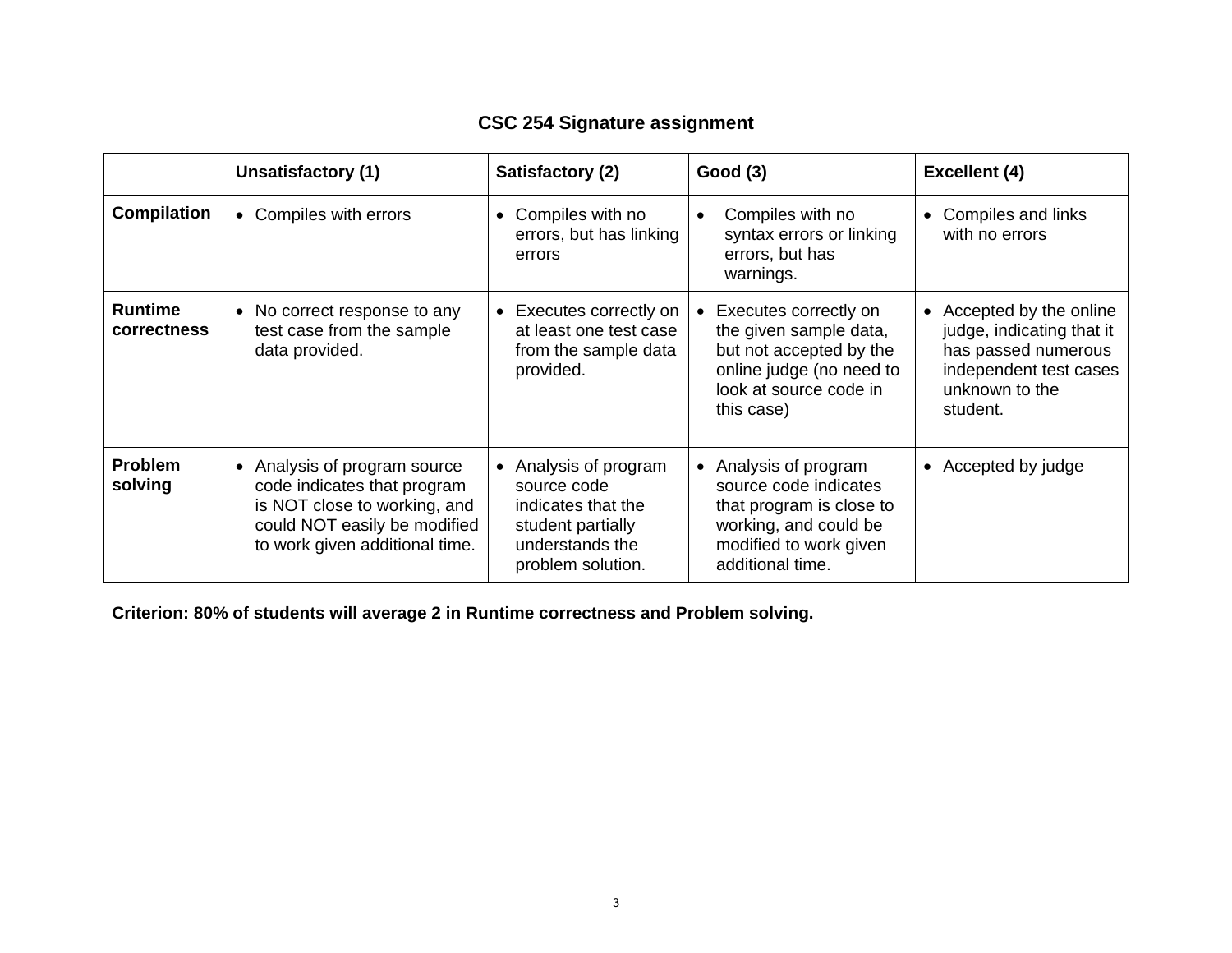**Learning Outcome:** Students will analyze the interaction between hardware and software.

#### **Outcome Measure:**

Annual (CS and IS): CSC314 Signature Assignment Annual (CS): ETS CS Exam Computer Organization, Architecture and Operating Systems Subscore.

### **Criteria for Success:**

CSC314 Assignment: 80% of the students should have an average score of at least 7. ETS: The department subscore will be at the 65th percentile or higher.

### **Aligned with DQP Learning Areas (circle one or more):**

- 1. Specialized Knowledge
- 2. Broad Integrative Knowledge
- 3. Intellectual Skills/Core Competencies
- 4. Applied and Collaborative Learning, and
- 5. Civic and Global Learning

### **Longitudinal Data:**

|                                                | <b>CSC314 Assignment</b><br>Percentage of Class at 7 or Higher |      |      |      |  |  |
|------------------------------------------------|----------------------------------------------------------------|------|------|------|--|--|
|                                                | 2012                                                           | 2013 | 2014 | 2015 |  |  |
| Hardware/software interaction<br>understanding | 85%                                                            | 89%  | 82%  | 92%  |  |  |

#### ETS Subscore:

| Year    | Percentile |
|---------|------------|
| 2005-06 | ÷          |
| 2006-07 | 90         |
| 2007-08 | 44         |
| 2008-09 | 95         |
| 2009-10 | 90         |
| 2010-11 | 65         |
| 2011-12 | 89         |
| 2012-13 | $\star$    |
| 2013-14 | 82         |
| 2014-15 | 94         |

\* Sample size too small to be given indicator scores.

ETS changed the CS exam in 2011-12.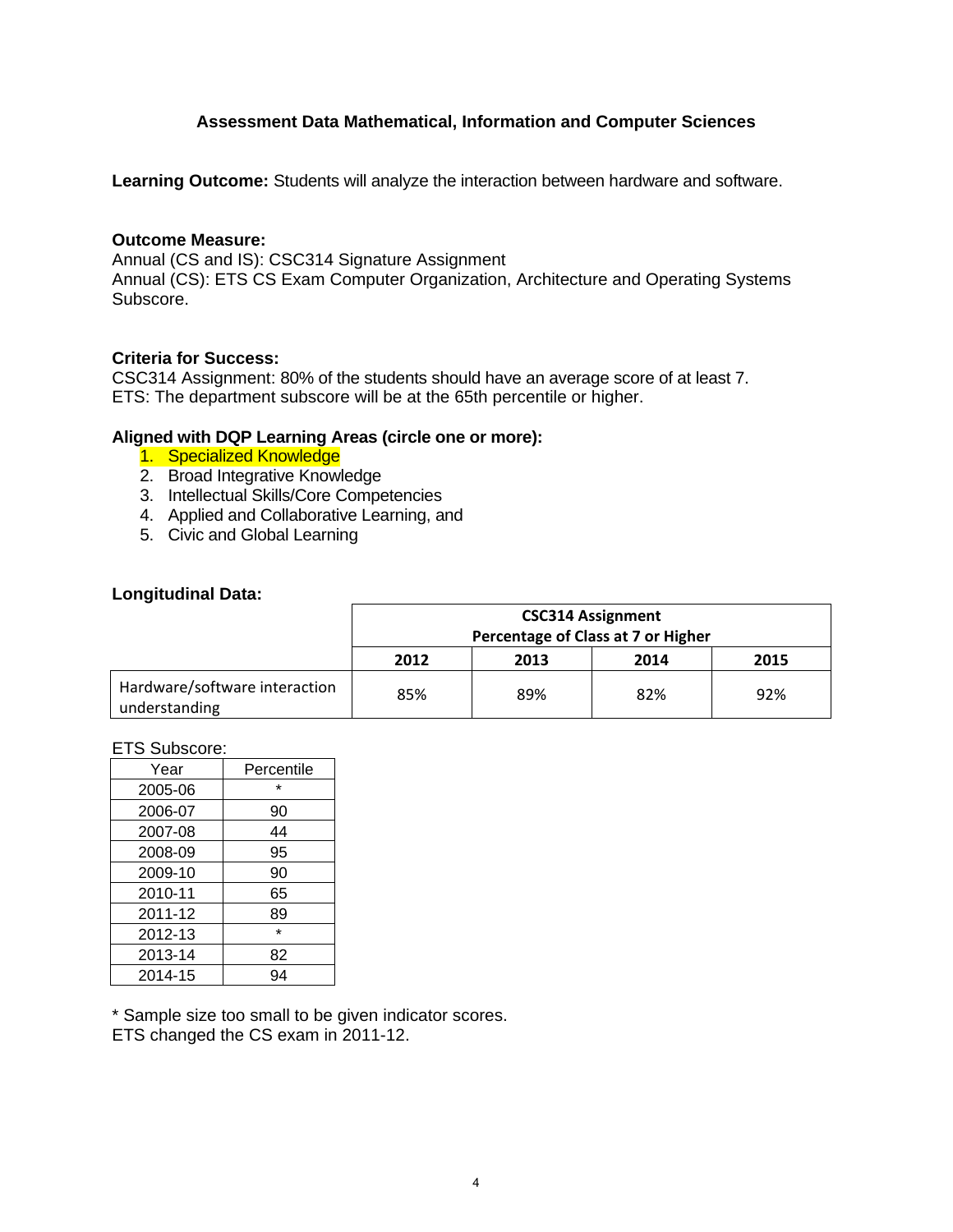#### **Conclusions Drawn from Data:**

Students have been able to successfully master the material in the CSC314 assessment.

This data from the ETS subscore is a challenge to interpret for several reasons: some years our sample size is too small for ETS to provide the subscore and in all years our sample size is sufficiently small that the standard deviation is relatively large. We have been hitting our target most years

#### **Changes to be Made Based on Data:**

Continue to require operating systems (CSC314) of all CS and IS students, even though we are in the process of changing the IS major.

We need to evaluate the ETS test questions to determine if this remains a valid measurement tool that is aligned with our curriculum. We have noticed that there may be a correlation between this data and our curricular cycle. We teach several key classes in alternating years and it appears that students are more successful in an alternating year cycle. We need to investigate this further.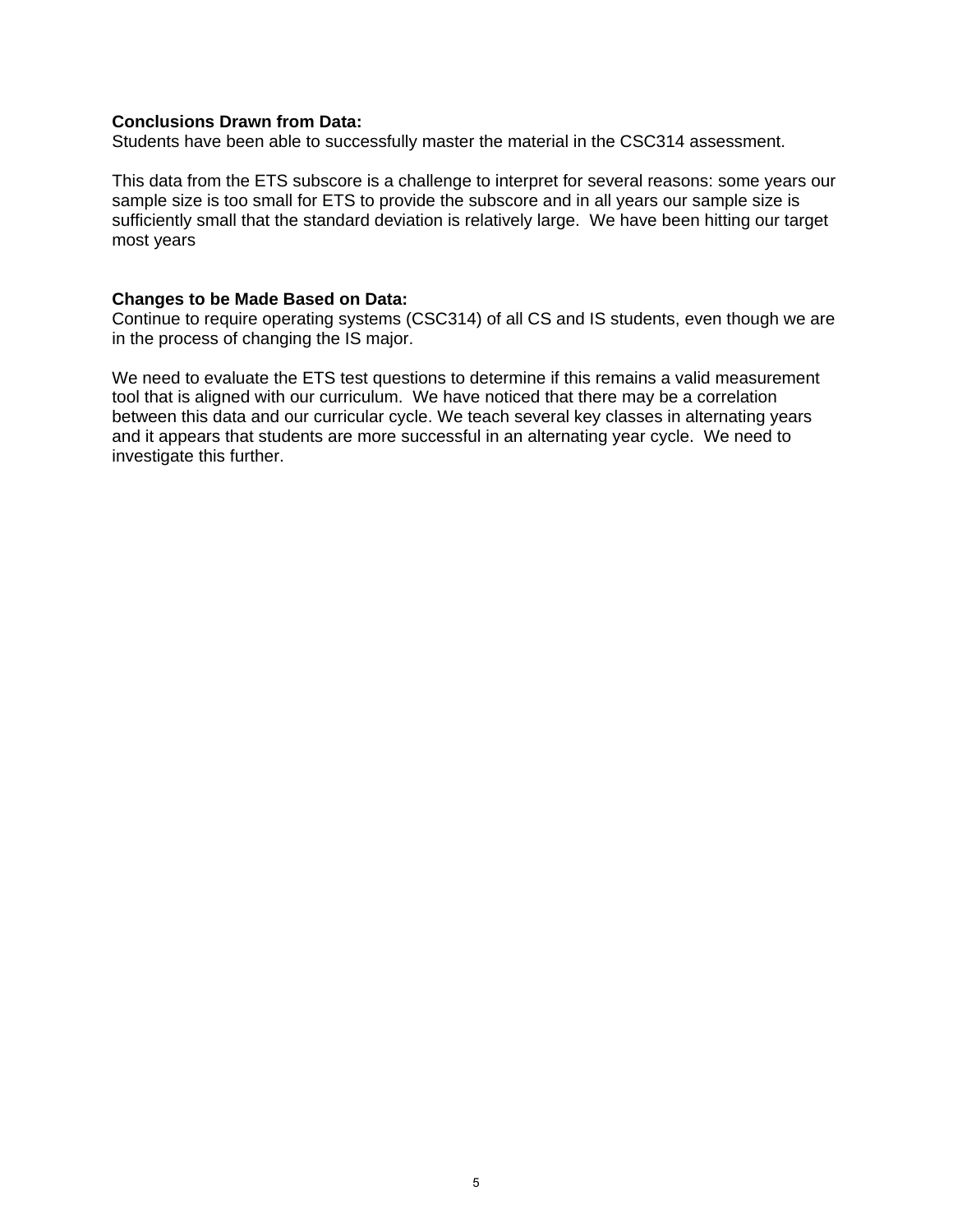### **Rubric Used (CSC314)**

The scoring for this assignment is purely points based.

|                                                                                                           | <b>Unsatisfactory</b><br>(1) | <b>Satisfactory</b><br>(2) | Good(3) | <b>Excellent (4)</b> |
|-----------------------------------------------------------------------------------------------------------|------------------------------|----------------------------|---------|----------------------|
| Points gained by<br>showing understanding<br>of software/hardware<br>interaction in answering<br>question | 6 and below                  |                            | 8       | $9 - 10$             |

### **Rubric Used (ETS)**

Scoring done by ETS on the Major Field Test.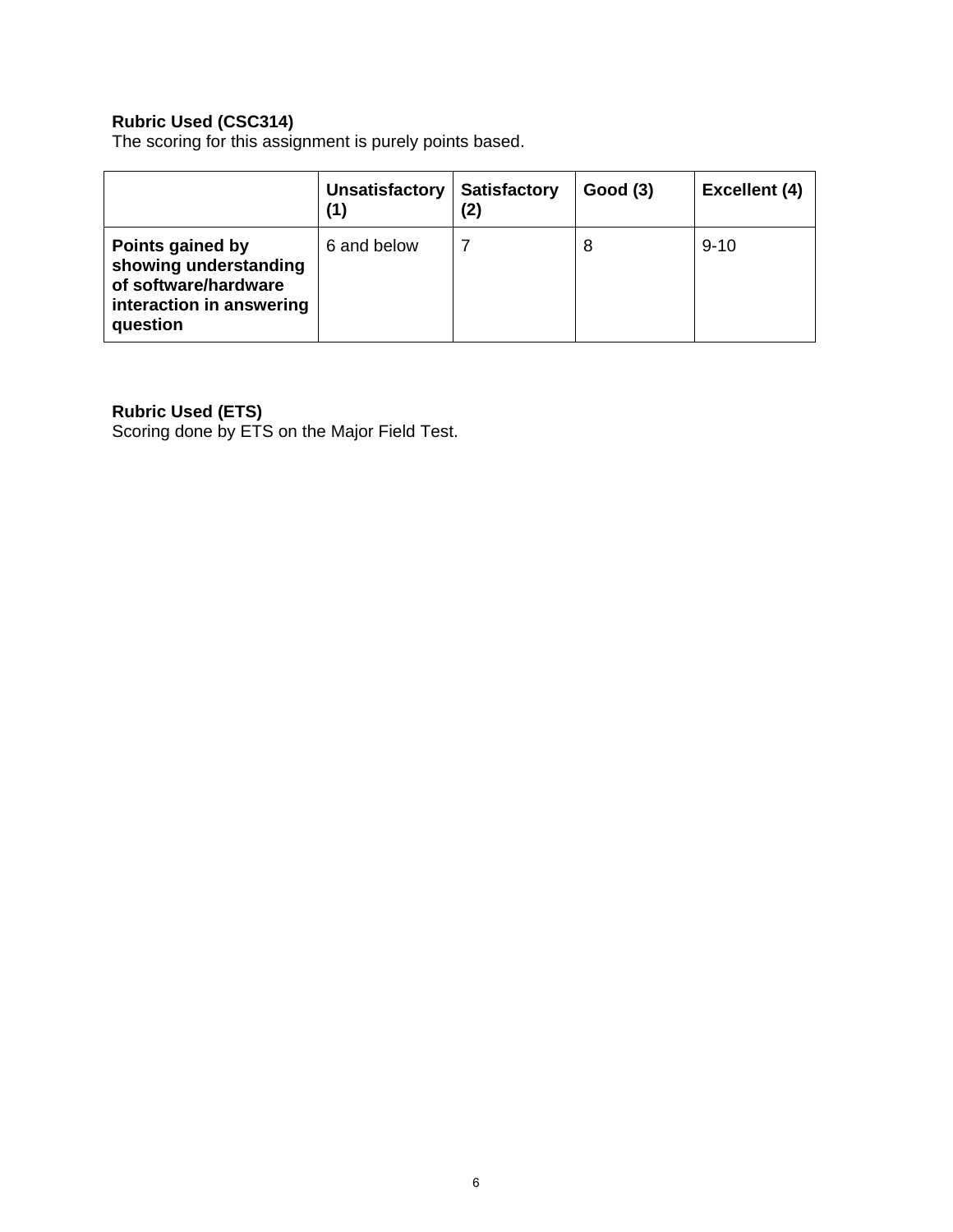**Learning Outcome:** Students will use information management as a tool to support decision making in business environments.

**Outcome Measure:** Alternating Year**:** ISS414 Signature Assignment related to data bases.

**Criteria for Success:** : 80% of the students should have an average score of at least 2.5 in each of the major areas.

### **Aligned with DQP Learning Areas (circle one or more):**

- 1. Specialized Knowledge
- 2. Broad Integrative Knowledge
- 3. Intellectual Skills/Core Competencies
- 4. Applied and Collaborative Learning, and
- 5. Civic and Global Learning

### **Longitudinal Data:**

|                                    | Percentage of<br>Class at 2.5 or<br><b>Higher</b> | Percentage of<br>Class at 2.5 or<br><b>Higher</b> |
|------------------------------------|---------------------------------------------------|---------------------------------------------------|
|                                    | 2011-12                                           | 2013-14                                           |
| <b>Relevant Information Chosen</b> | 100%                                              | 100%                                              |
| <b>Query Correctness</b>           | 25%                                               | 100%                                              |

#### **Conclusions Drawn from Data:**

The 2012 class was relatively small and that led to a fairly large standard deviation. 75% of the class would have passed query correctness if the benchmark had been 2.3

#### **Changes to be Made Based on Data:**

Spend more time in class emphasizing queries.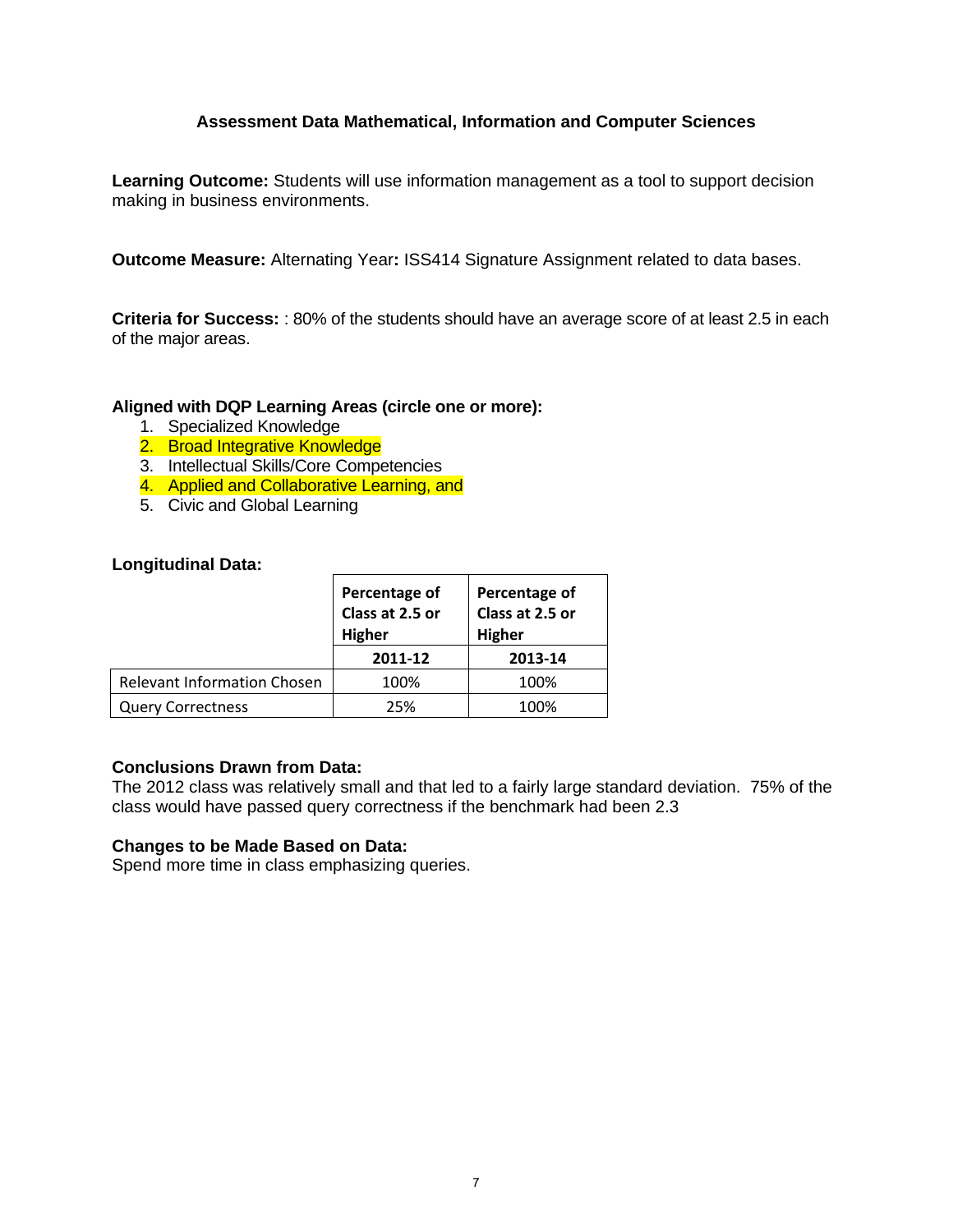#### **Rubric Used**

|                                                  | <b>Unsatisfactory (1)</b>                                                                                   | <b>Satisfactory (2)</b>                                                                                     | <b>Good (3)</b>                                                                                               | <b>Excellent (4)</b>                                                                                  |
|--------------------------------------------------|-------------------------------------------------------------------------------------------------------------|-------------------------------------------------------------------------------------------------------------|---------------------------------------------------------------------------------------------------------------|-------------------------------------------------------------------------------------------------------|
| <b>Recognition of</b><br>relevant<br>information | 3 errors (an error is defined<br>as missing a relevant<br>database field or listing an<br>irrelevant field) | 2 errors (an error is defined<br>as missing a relevant<br>database field or listing an<br>irrelevant field) | l error (an error is<br>defined as missing a<br>relevant database field<br>or listing an irrelevant<br>field) | All relevant database<br>fields are listed and no<br>irrelevant fields are<br>listed for both queries |
| Query<br>correctness                             | 3 mistakes in the 2 queries                                                                                 | 2 mistakes in the 2 queries                                                                                 | 1 mistake in the 2<br>queries                                                                                 | No mistakes in the two<br>queries                                                                     |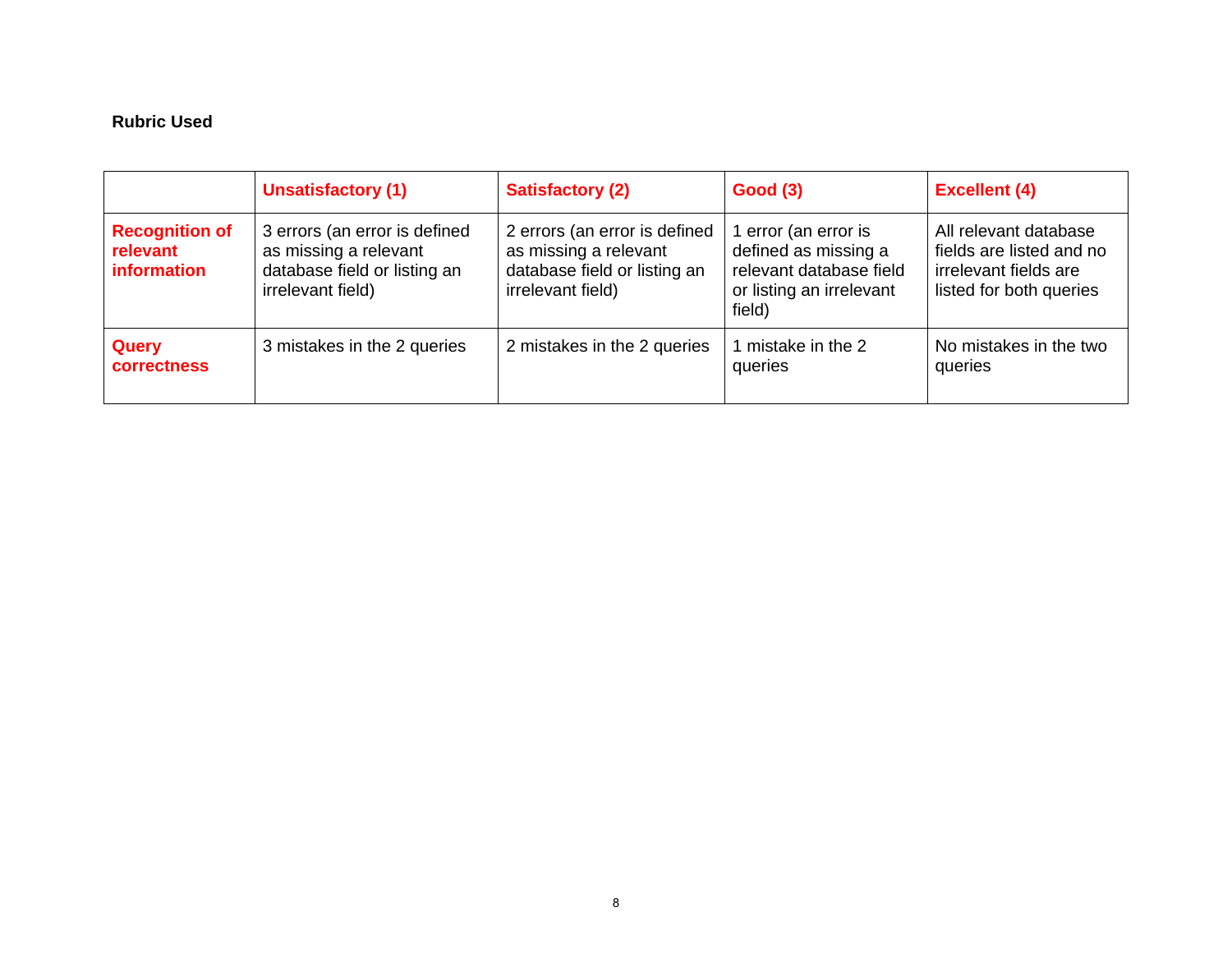**Learning Outcome:** Students will be able to apply their technical knowledge to solve problems.

**Outcome Measure:** Alternating Year**:** ISS414 Signature Assignment using data bases.

**Criteria for Success:** 80% of the students should have an average score of at least 2.5 in each of the major areas.

#### **Aligned with DQP Learning Areas (circle one or more):**

- 1. Specialized Knowledge
- 2. Broad Integrative Knowledge
- 3. Intellectual Skills/Core Competencies
- 4. Applied and Collaborative Learning, and
- 5. Civic and Global Learning

### **Longitudinal Data:**

|                                    | Percentage of<br>Class at 2.5 or<br><b>Higher</b> | Percentage of<br>Class at 2.5 or<br>Higher |  |  |
|------------------------------------|---------------------------------------------------|--------------------------------------------|--|--|
|                                    | 2011-12                                           | 2013-14                                    |  |  |
| <b>Relevant Information Chosen</b> | 100%                                              | 100%                                       |  |  |
| <b>Query Correctness</b>           | 25%                                               | 100%                                       |  |  |

#### **Conclusions Drawn from Data:**

The 2012 class was relatively small and that led to a fairly large standard deviation. 75% of the class would have passed query correctness if the benchmark had been 2.3

#### **Changes to be Made Based on Data:**

Spend more time in class emphasizing queries. This class is being revised in light of some new curricular changes.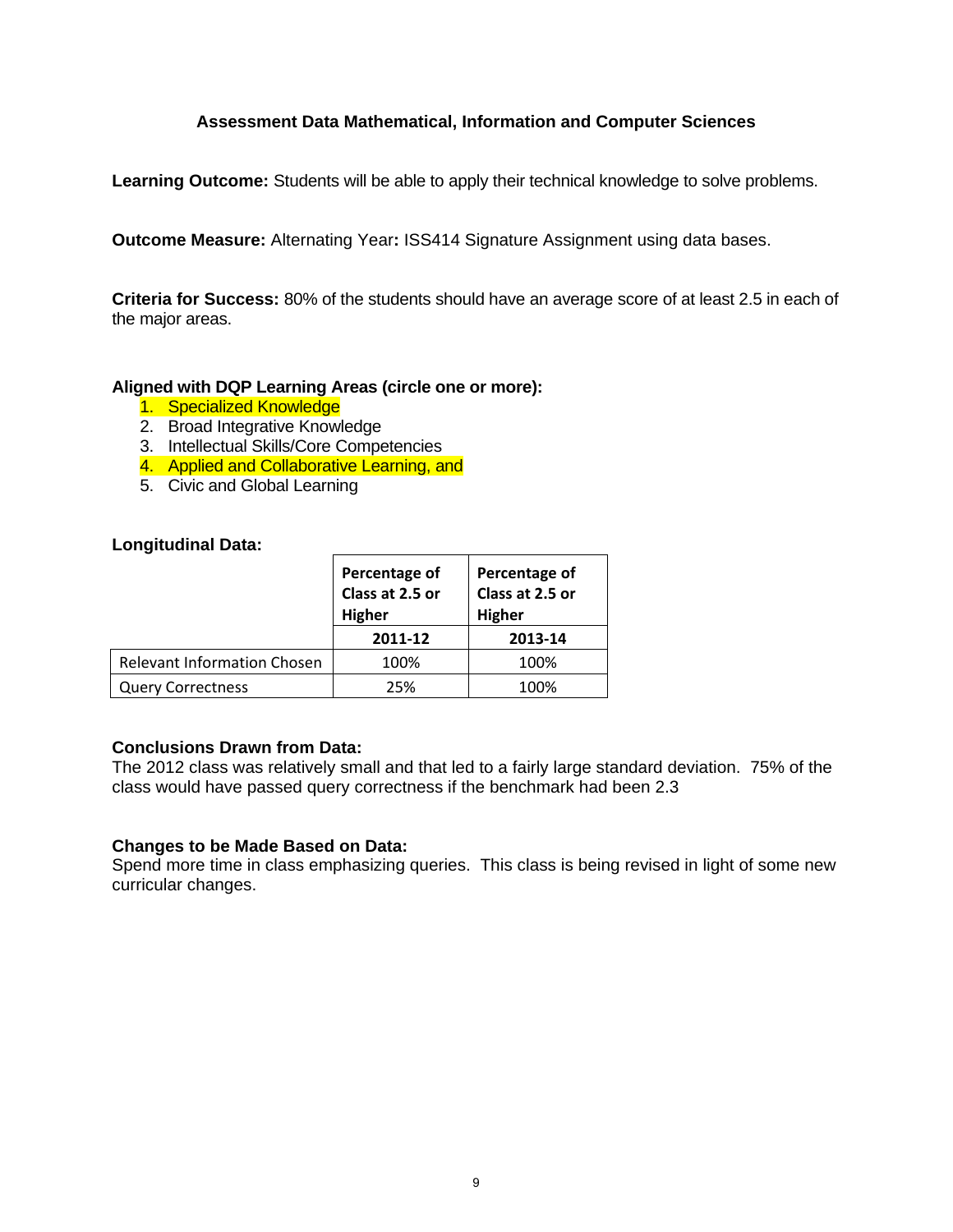#### **Rubric Used**

|                                                  | <b>Unsatisfactory (1)</b>                                                                                   | <b>Satisfactory (2)</b>                                                                                     | <b>Good (3)</b>                                                                                               | <b>Excellent (4)</b>                                                                                  |
|--------------------------------------------------|-------------------------------------------------------------------------------------------------------------|-------------------------------------------------------------------------------------------------------------|---------------------------------------------------------------------------------------------------------------|-------------------------------------------------------------------------------------------------------|
| <b>Recognition of</b><br>relevant<br>information | 3 errors (an error is defined<br>as missing a relevant<br>database field or listing an<br>irrelevant field) | 2 errors (an error is defined<br>as missing a relevant<br>database field or listing an<br>irrelevant field) | l error (an error is<br>defined as missing a<br>relevant database field<br>or listing an irrelevant<br>field) | All relevant database<br>fields are listed and no<br>irrelevant fields are<br>listed for both queries |
| Query<br>correctness                             | 3 mistakes in the 2 queries                                                                                 | 2 mistakes in the 2 queries                                                                                 | 1 mistake in the 2<br>queries                                                                                 | No mistakes in the two<br>queries                                                                     |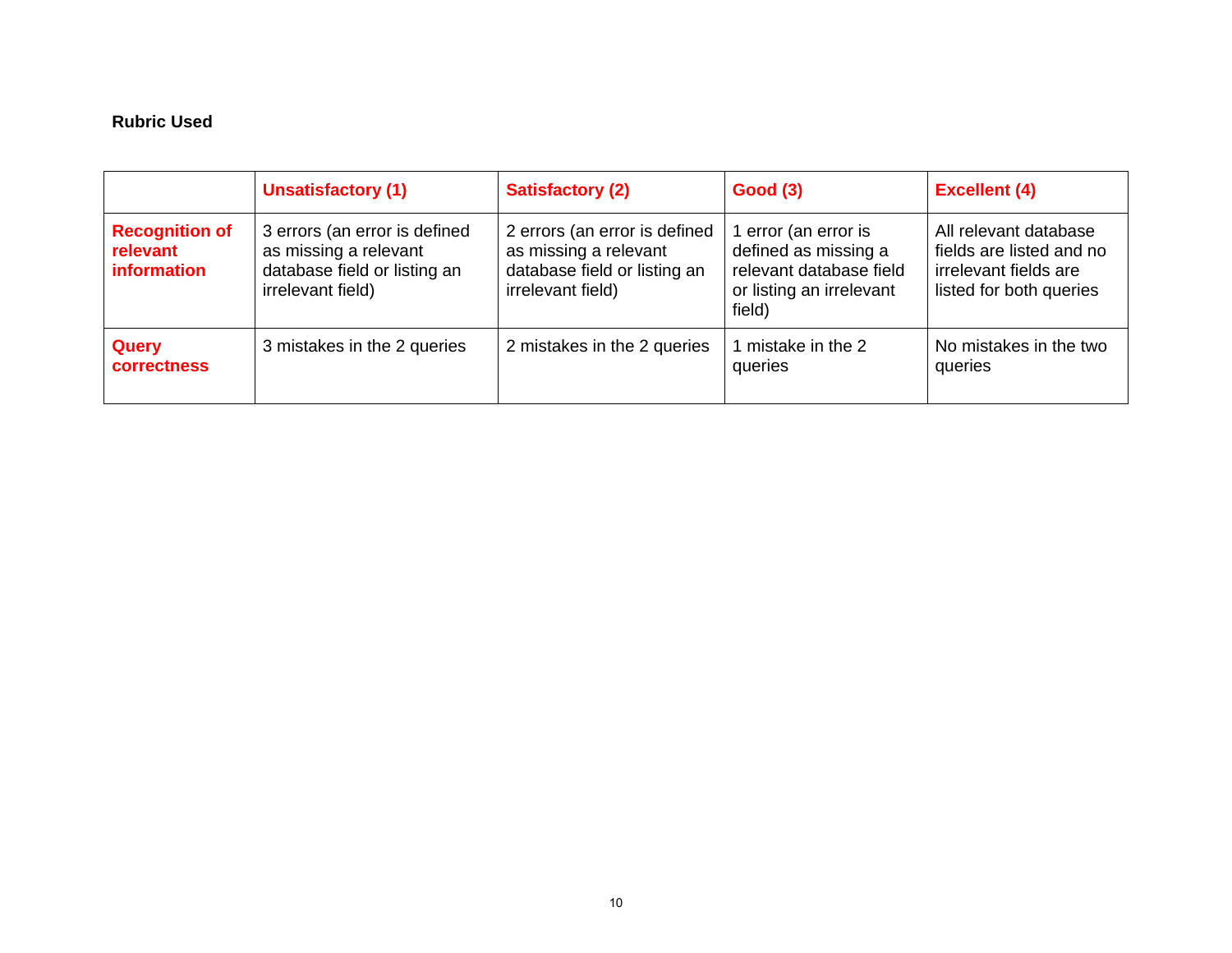**Learning Outcome:** Students will be able to speak about their work with precision, clarity and organization (Oral Communication).

**Outcome Measure:** Annual: Each student will be required to give a 20-minute oral presentation on a topic in their field as a part of their participation in the Senior Seminar. The audience for this talk will include department faculty, fellow students and possibly some alumni. The students will be given the evaluation criteria in advance of their presentation and will be rated by the faculty using a rubric with a scale of 4 (outstanding) to 1 (unsatisfactory) in the following areas:

- Command of background material
- Organization
- Oral presentation skills (added as part of the new rubric in the spring of 2010)
- Use of presentation tools
- Ability to field questions from the audience

Note that the department has a mapping between its rubric and the AAC&U Oral Communication Value Rubric.

**Criteria for Success:** 80% of the students should have an average score of at least 2.5 in each of the major areas in the department rubric. This translates to 80% of the students being above a 3.5 in the AAC&U rubric.

Our translation from our data to the AAC&U is included. Our department continues to provide the students with our departmental rubric because it has been developed over many years and works effectively with our majors.

#### **Aligned with DQP Learning Areas (circle one or more):**

- 1. Specialized Knowledge
- 2. Broad Integrative Knowledge
- 3. Intellectual Skills/Core Competencies
- 4. Applied and Collaborative Learning, and
- 5. Civic and Global Learning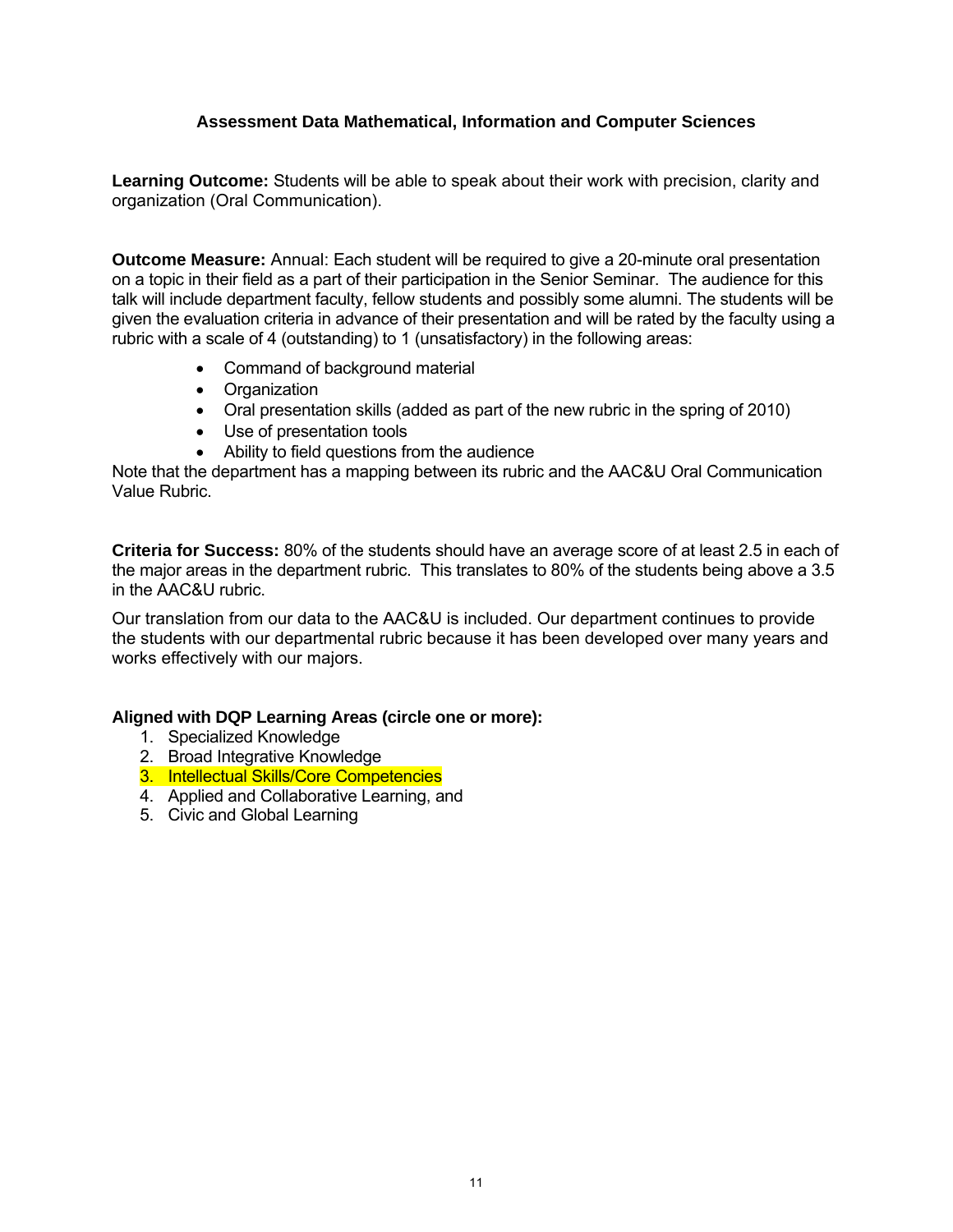### **Longitudinal Data:**

|                                    | 2004-05 | 2005-06 | 2006-07 | 2007-08 | 2008-09 | 2009-10 | 2010-11 | 2011-12 | 2012-13 | 2013-14 | 2014-15 |
|------------------------------------|---------|---------|---------|---------|---------|---------|---------|---------|---------|---------|---------|
| Background                         | 92%     | 80%     | 94%     | 94%     | 88%     | 100%    | 95%     | 100%    | 100%    | 92%     | 100%    |
| Organization                       | 92%     | 80%     | 94%     | 94%     | 94%     | 100%    | 85%     | 100%    | 100%    | 100%    | 100%    |
| Oral presetnation skills<br>(2010) |         |         |         |         |         | 100%    | 90%     | 100%    | 100%    | 92%     | 100%    |
| <b>Presentation Tools</b>          | 83%     | 80%     | 94%     | 88%     | 94%     | 100%    | 100%    | 100%    | 100%    | 100%    | 100%    |
| Ability to field questions         | 92%     | 80%     | 94%     | 81%     | 100%    | 100%    | 100%    | 83%     | 100%    | 100%    | 89%     |

AAC&U "translation" (we have only done this for the years that PLNU has been making use of the DQP)

|                            | 2012-13 | 2013-14 | 2014-15 |
|----------------------------|---------|---------|---------|
| Organization               | 100%    | 100%    | 100%    |
| Language                   | 100%    | 92%     | 100%    |
| Delivery                   | 100%    | 92%     | 100%    |
| <b>Supporting Material</b> | 100%    | 100%    | 100%    |
| <b>Central Message</b>     | 100%    | 100%    | 89%     |

### **Conclusions Drawn from Data:**

In general, the students have been performing reasonably well in the area of giving oral presentations. We attribute this to the fact that we intentionally have students presenting technical material in front of others starting in their freshman year.

### **Changes to be Made Based on Data:**

Over time we have increased our standards and expanded the rubric to increase clarity for students and to push them to speak at a professional level. Looking at the scores, it is possible to see the times when alterations have been made:

- 2008-09 Standards tightened
- 2009-10 Rubric expanded to include more detailed instructions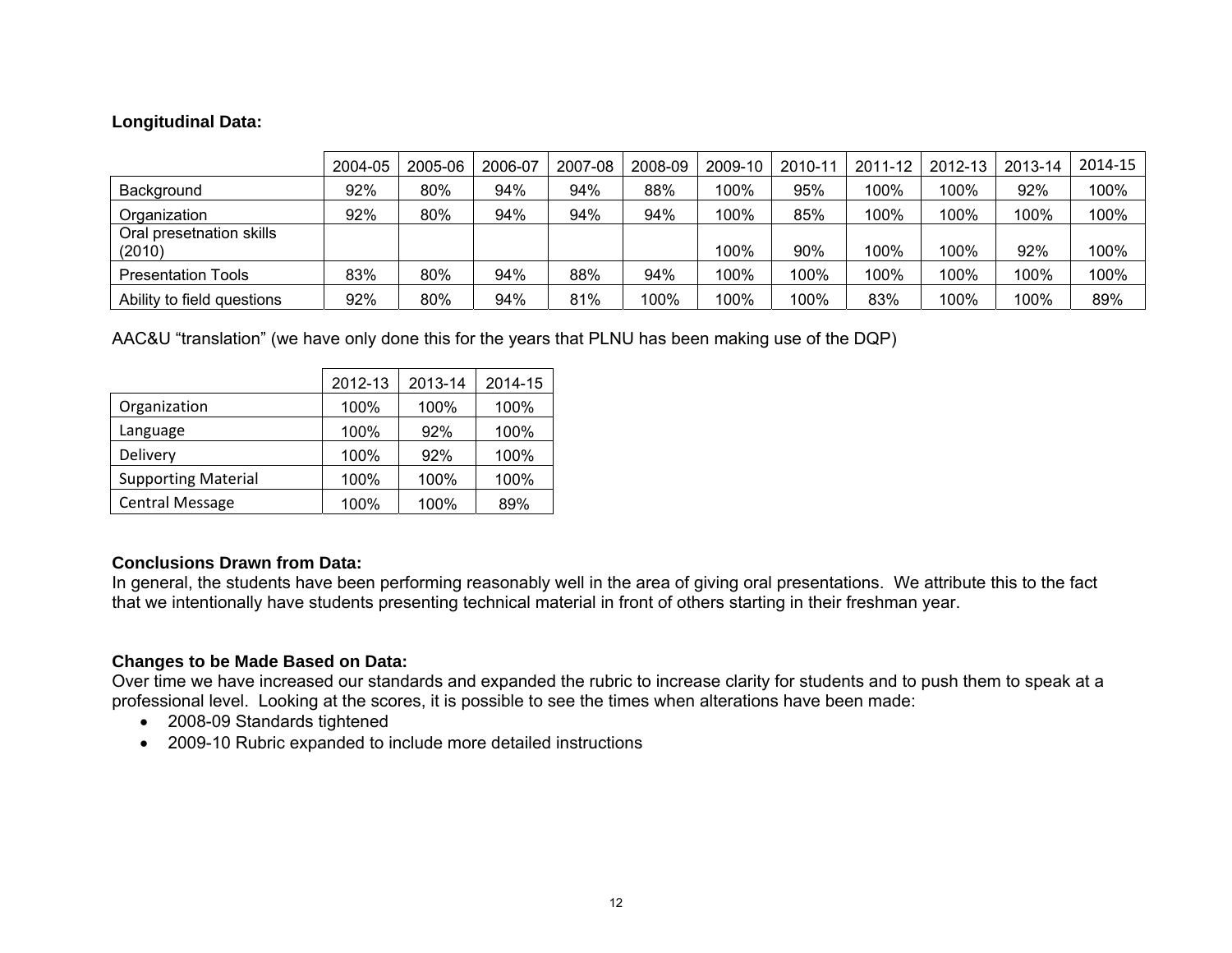**MICS Oral Presentation Rubric**

| <b>Criteria</b>                  |        | Outstanding                                                                                                             |        | <b>High Satisfactory</b>                                                                                                     |        | <b>Low Satisfactory</b>                                                                                                       |        | Unsatisfactory                                                                         |
|----------------------------------|--------|-------------------------------------------------------------------------------------------------------------------------|--------|------------------------------------------------------------------------------------------------------------------------------|--------|-------------------------------------------------------------------------------------------------------------------------------|--------|----------------------------------------------------------------------------------------|
| material                         | $\Box$ | Clearly knows material and key<br>facts by memory                                                                       | $\Box$ | Clearly knows key facts with a few<br>memory slips                                                                           | $\Box$ | Reads some information; knows<br>some facts from memory                                                                       | $\Box$ | Reads sentences from slides                                                            |
| ъ                                | $\Box$ | Expands on PPT slides                                                                                                   | $\Box$ | Some expansion on PPT slides                                                                                                 | $\Box$ | No expansion of PPT slide content                                                                                             | $\Box$ | Dependent on notes                                                                     |
| Command of<br>backgroun          | $\Box$ | Content appropriate for audience                                                                                        | $\Box$ | Partial audience adaptation of<br>content                                                                                    | $\Box$ | Little audience adaptation of<br>content                                                                                      | $\Box$ | Lacks audience adaptation of<br>content                                                |
|                                  | $\Box$ | Clear and concise outline                                                                                               | $\Box$ | Clear outline                                                                                                                | $\Box$ | Some sense of outline                                                                                                         | $\Box$ | No clear outline                                                                       |
| Organization                     | $\Box$ | Relevant graphics and key text<br>items on slides                                                                       | $\Box$ | Too much information on slides<br>(not concise)                                                                              | $\Box$ | Too much detailed information on<br>slides                                                                                    | $\Box$ | Slides are in paragraphed; too<br>much detailed information on one<br>slide            |
|                                  | $\Box$ | Presentation length is +/- 30<br>seconds of time limit                                                                  | $\Box$ | +/- 1 minute of time limit                                                                                                   | $\Box$ | $+/- 1:30$ of time limit                                                                                                      | $\Box$ | +/- 2 minutes of time limit                                                            |
|                                  | $\Box$ | Clearly has practiced several<br>times; smooth transitions                                                              | $\Box$ | Has practiced but transitions are<br>not smooth                                                                              | $\Box$ | Has practiced presentation but<br>cannot verbally make transitions<br>between slides                                          | $\Box$ | Clearly did not practice<br>presentation; Does not anticipate<br>content of next slide |
|                                  | $\Box$ | Engages audience in content at<br>least twice and engagement is<br>well connected to talk (questions,<br>examples, etc) | $\Box$ | Engages audience at least once in<br>content (questions, examples, etc.)<br>and engagement is well connected<br>to the talk. | $\Box$ | Audience engagement at least<br>once with content (questions,<br>examples, etc.) but it is not well<br>connected to the talk. | $\Box$ | No audience involvement                                                                |
|                                  | $\Box$ | Free of disfluencies (ah, uhm)                                                                                          | $\Box$ | A few disfluencies (ah, umh, er)                                                                                             | $\Box$ | Many disfluencies (ah, umh, er)                                                                                               | $\Box$ | Disfluencies (ah, umh, er) detract<br>from presentation                                |
| <b>Skills</b>                    | $\Box$ | Is clearly heard in the room and<br>uses inflection for emphasis                                                        | $\Box$ | Can be understood most of the<br>time and uses some inflection                                                               | $\Box$ | Can sometimes be understood<br>and uses little inflection                                                                     | $\Box$ | Can not be heard and/or speaks<br>in a monotone                                        |
| Presentation                     | $\Box$ | Engaged audience through eye<br>contact                                                                                 | $\Box$ | Some engagement of audience<br>through eye contact                                                                           | $\Box$ | Infrequent eye contact                                                                                                        | $\Box$ | Little audience awareness or eye<br>contact                                            |
| Ō<br>Ō                           | $\Box$ | Engaged audience through<br>gestures                                                                                    | $\Box$ | Some engagement of audience<br>through gestures                                                                              | $\Box$ | Distracting gestures or mannerisms                                                                                            | $\Box$ | Frequent distracting gestures or<br>mannerisms                                         |
| entation                         | $\Box$ | PPT background is matched to<br>content, legible font, seamless<br>transitions                                          | $\Box$ | Appropriate PPT slide<br>backgrounds, transitions & font                                                                     | $\Box$ | Distracting PPT slide backgrounds<br>and transitions, font hard to read                                                       | $\Box$ | No attention given to PPT slide<br>backgrounds and transitions, font<br>illegible      |
| Pres<br>Ⴆ<br>9se<br>Tool         | $\Box$ | Graphics imbedded and matched<br>to topic, necessary hyperlinks<br>work                                                 | $\Box$ | Most graphics imbedded and<br>matched to topic, most necessary<br>hyperlinks work                                            | $\Box$ | Some inappropriate graphics or<br>use of PPT embellishments,<br>necessary hyperlinks don't work                               | $\Box$ | Distracting use of<br>embellishments, graphics not<br>connected to topic               |
| questions<br>Ability to<br>field | $\Box$ | Able to answer questions clearly<br>and without hesitation and<br>prepared material to answer<br>anticipated questions  | $\Box$ | Can answer all questions with<br>some hesitation                                                                             | $\Box$ | Able to answer half of the<br>questions with hesitation                                                                       | $\Box$ | Unable to answer any questions                                                         |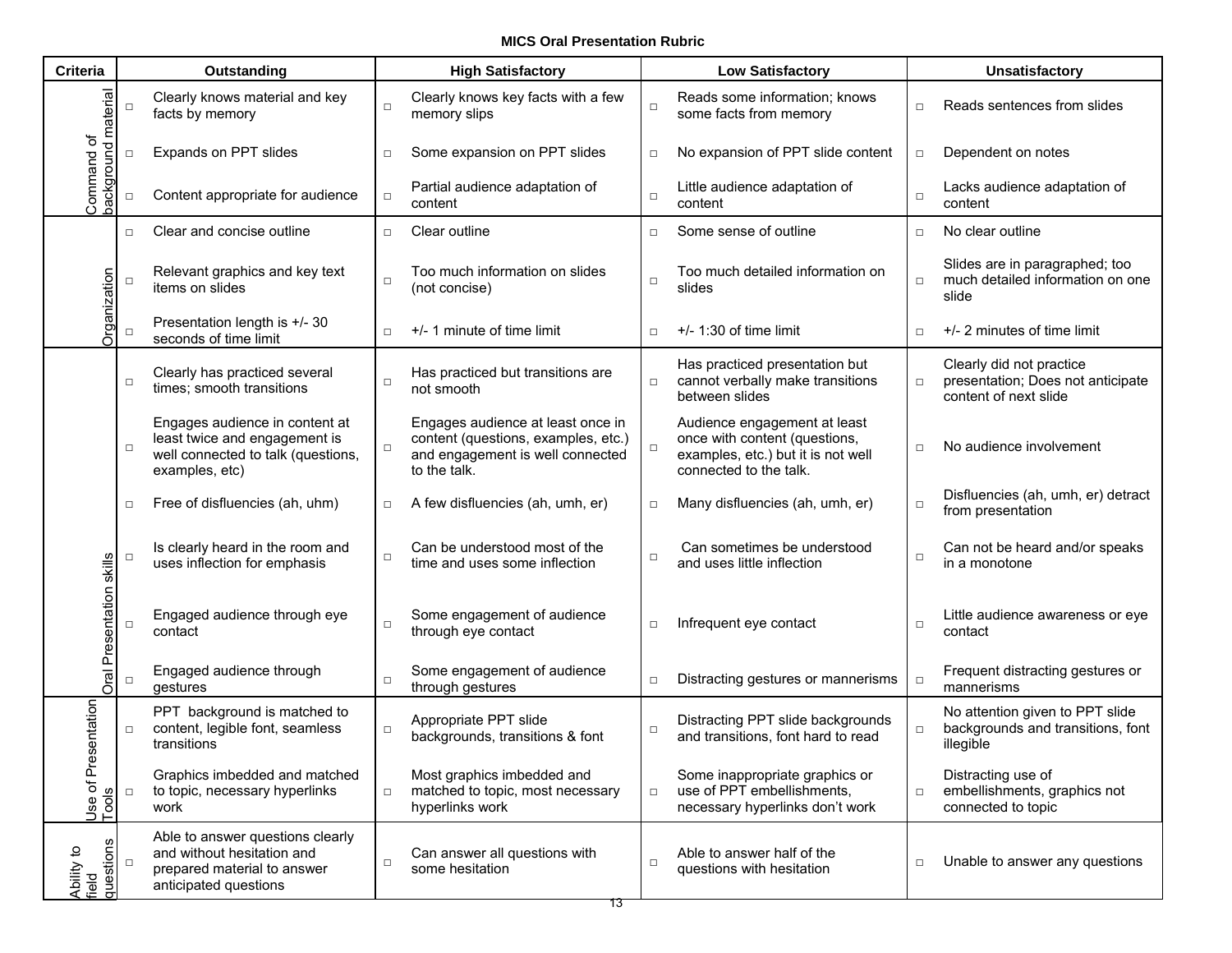### Translation between MICS and AAC&U Rubric

|                                                                             | MICS Item          |                        |
|-----------------------------------------------------------------------------|--------------------|------------------------|
| <b>MICS Category</b>                                                        | Position in Rubric | AAC&U Category         |
| Clear and concise outline                                                   | 4                  | Organization           |
| Relevant graphics and key text items on<br>slides                           | 5                  | Organization           |
| Presentation length is +/- 30 seconds of time<br>limit                      | 6                  | Organization           |
| <b>Expands on PPT slides</b>                                                | $\overline{2}$     | Language               |
| Content appropriate for audience                                            | 3                  | Language               |
| Engages audience                                                            | 8                  | Language               |
| Transitions                                                                 | $\overline{7}$     | Delivery               |
| Free of disfluencies (ah, uhm)                                              | 9                  | Delivery               |
| Is clearly heard in the room and uses<br>inflection for emphasis            | 10                 | Delivery               |
| Engaged audience through eye contact                                        | 11                 | Delivery               |
| Engaged audience through gestures                                           | 12                 | Delivery               |
| PPT background is matched to content,<br>legible font, seamless transitions | 13                 | Delivery               |
| Relevant graphics and key text items on<br>slides                           | 5                  | Supporting             |
| Graphics imbedded and matched to topic,<br>necessary hyperlinks work        | 14                 | Supporting             |
| Clearly knows material and key facts by<br>memory                           | 1                  | <b>Central Message</b> |
| Able to answer questions clearly and without<br>hesitation                  | 15                 | <b>Central Message</b> |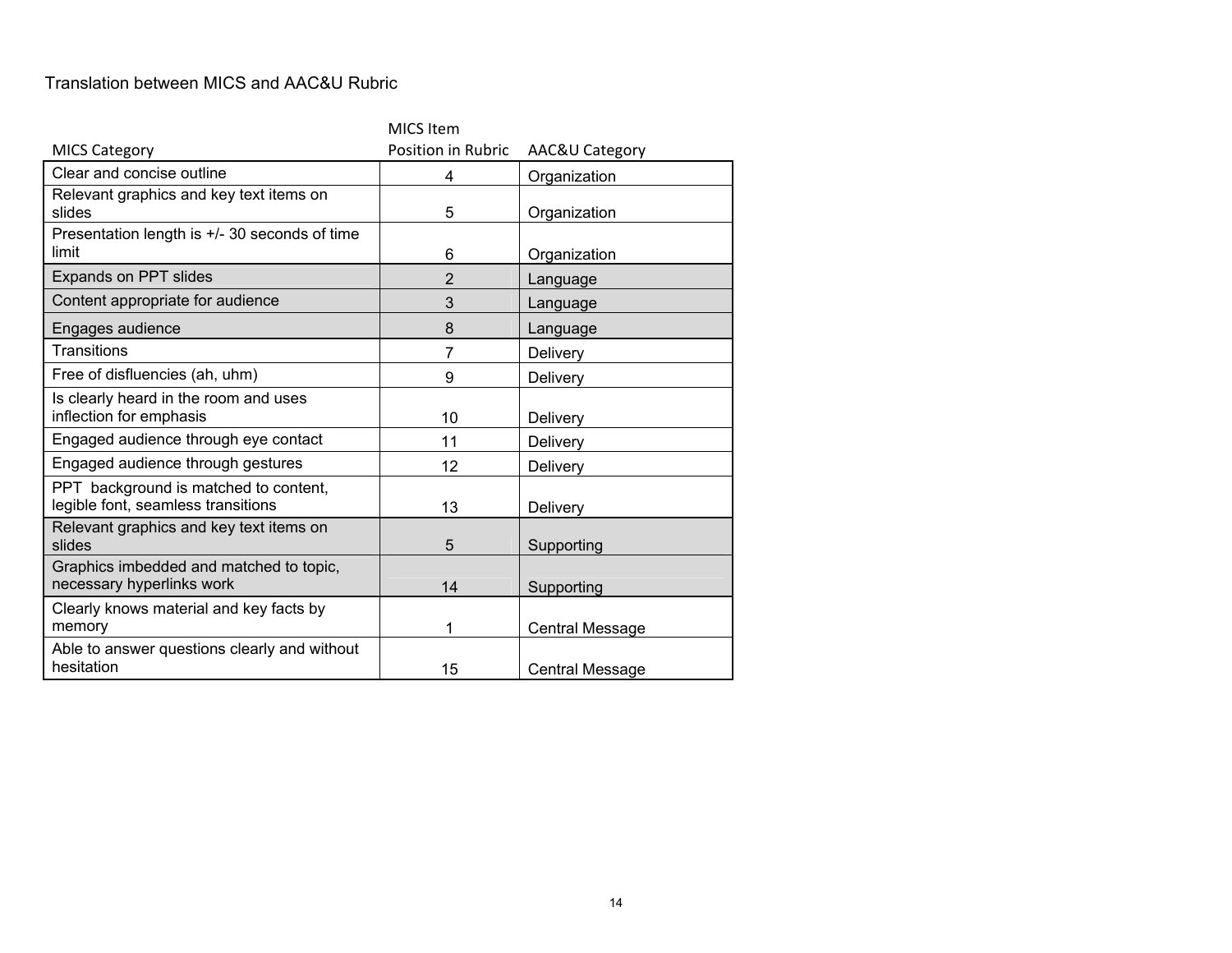### **AAC&U Value Rubric**

|                            | Capstone<br>4                                                                                                                                                                                                                                                                                                                                          | <b>Milestones</b><br>3                                                                                                                                                                                                                                                                                                    | <b>Milestones</b><br>2                                                                                                                                                                                                                                                                                                    | <b>Benchmark</b><br>1                                                                                                                                                                                                                                                                                                      |
|----------------------------|--------------------------------------------------------------------------------------------------------------------------------------------------------------------------------------------------------------------------------------------------------------------------------------------------------------------------------------------------------|---------------------------------------------------------------------------------------------------------------------------------------------------------------------------------------------------------------------------------------------------------------------------------------------------------------------------|---------------------------------------------------------------------------------------------------------------------------------------------------------------------------------------------------------------------------------------------------------------------------------------------------------------------------|----------------------------------------------------------------------------------------------------------------------------------------------------------------------------------------------------------------------------------------------------------------------------------------------------------------------------|
| Organization               | Organizational pattern (specific<br>introduction and conclusion,<br>sequenced material within the<br>body, and transitions) is clearly<br>and consistently observable and<br>is skillful and makes the content<br>of the presentation cohesive.                                                                                                        | Organizational pattern (specific<br>introduction and conclusion,<br>sequenced material within the<br>body, and transitions) is clearly<br>and consistently observable<br>within the presentation.                                                                                                                         | Organizational pattern (specific<br>introduction and conclusion,<br>sequenced material within the<br>body, and transitions) is<br>intermittently observable within<br>the presentation.                                                                                                                                   | Organizational pattern (specific<br>introduction and conclusion,<br>sequenced material within the<br>body, and transitions) is not<br>observable within the<br>presentation.                                                                                                                                               |
| Language                   | Language choices are<br>imaginative, memorable, and<br>compelling, and enhance the<br>effectiveness of the<br>presentation. Language in<br>presentation is appropriate to<br>audience.                                                                                                                                                                 | Language choices are thoughtful Language choices are mundane<br>and generally support the<br>effectiveness of the<br>presentation. Language in<br>presentation is appropriate to<br>audience.                                                                                                                             | and commonplace and partially<br>support the effectiveness of the<br>presentation. Language in<br>presentation is appropriate to<br>audience.                                                                                                                                                                             | Language choices are unclear<br>and minimally support the<br>effectiveness of the<br>presentation. Language in<br>presentation is not appropriate<br>to audience.                                                                                                                                                          |
| <b>Delivery</b>            | Delivery techniques (posture,<br>gesture, eye contact, and vocal<br>expressiveness) make the<br>presentation compelling, and<br>speaker appears polished and<br>confident.                                                                                                                                                                             | Delivery techniques (posture,<br>gesture, eye contact, and vocal<br>expressiveness) make the<br>presentation interesting, and<br>speaker appears comfortable.                                                                                                                                                             | Delivery techniques (posture,<br>gesture, eye contact, and vocal<br>expressiveness) make the<br>presentation understandable,<br>and speaker appears tentative.                                                                                                                                                            | Delivery techniques (posture,<br>gesture, eye contact, and vocal<br>expressiveness) detract from the<br>understandability of the<br>presentation, and speaker<br>appears uncomfortable.                                                                                                                                    |
| <b>Supporting Material</b> | A variety of types of<br>supporting materials<br>(explanations, examples,<br>illustrations, statistics, analogies,<br>quotations from relevant<br>authorities) make appropriate<br>reference to information or<br>analysis that significantly<br>supports the presentation or<br>establishes the presenter's<br>credibility/authority on the<br>topic. | Supporting materials<br>(explanations, examples,<br>illustrations, statistics, analogies,<br>quotations from relevant<br>authorities) make appropriate<br>reference to information or<br>analysis that generally supports<br>the presentation or establishes<br>the presenter's<br>credibility/authority on the<br>topic. | Supporting materials<br>(explanations, examples,<br>illustrations, statistics, analogies,<br>quotations from relevant<br>authorities) make appropriate<br>reference to information or<br>analysis that partially supports<br>the presentation or establishes<br>the presenter's<br>credibility/authority on the<br>topic. | Insufficient supporting<br>materials (explanations,<br>examples, illustrations, statistics,<br>analogies, quotations from<br>relevant authorities) make<br>reference to information or<br>analysis that minimally supports<br>the presentation or establishes<br>the presenter's<br>credibility/authority on the<br>topic. |
| <b>Central Message</b>     | Central message is compelling<br>(precisely stated, appropriately<br>repeated, memorable, and<br>strongly supported.)                                                                                                                                                                                                                                  | Central message is clear and<br>consistent with the supporting<br>material.                                                                                                                                                                                                                                               | Central message is basically<br>understandable but is not often<br>repeated and is not memorable.                                                                                                                                                                                                                         | Central message can be<br>deduced, but is not explicitly<br>stated in the presentation.                                                                                                                                                                                                                                    |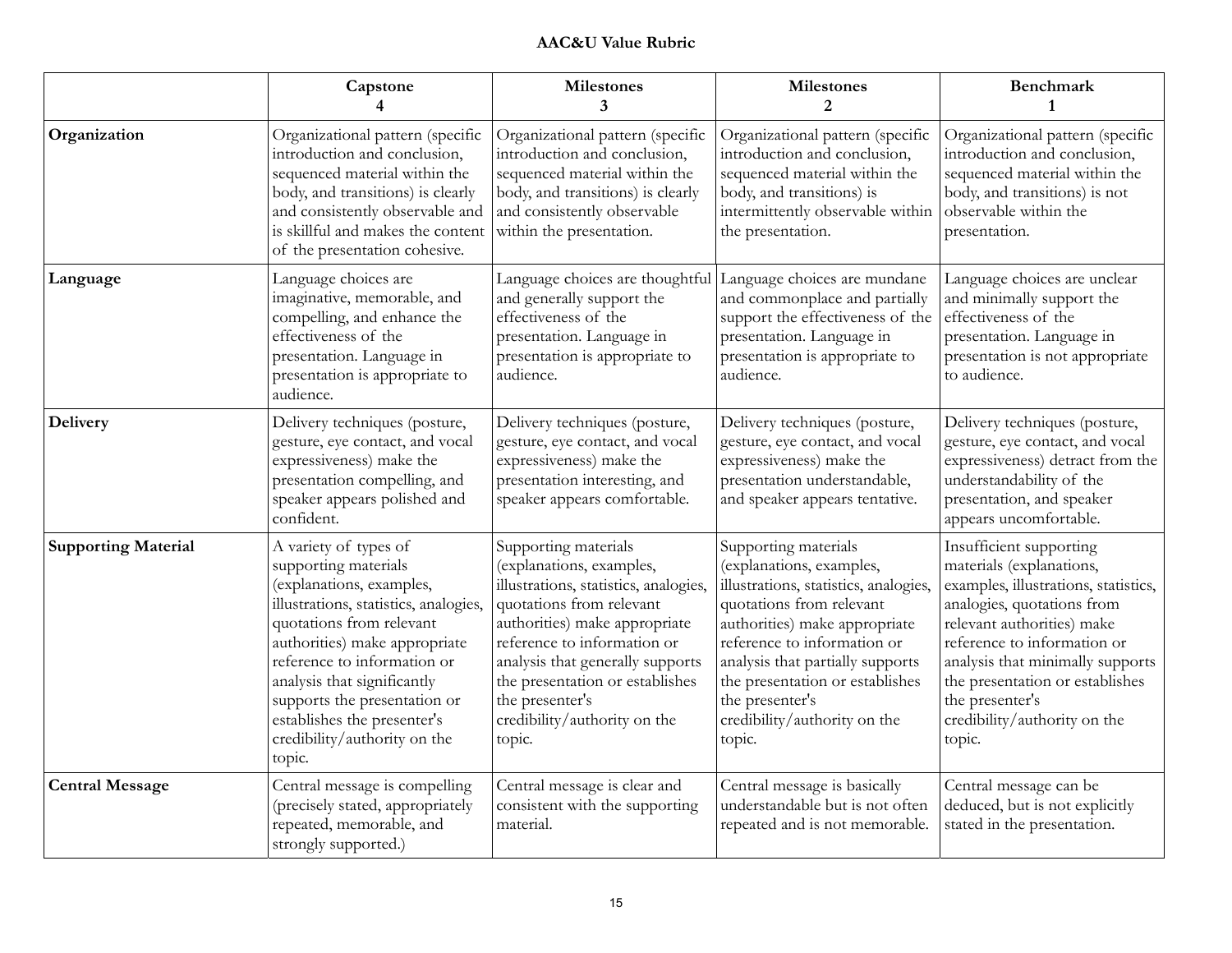**Learning Outcome:** Students will be able to write about their work with precision, clarity and organization (Written Communication).

### **Outcome Measure:**

Annual: Each student will be required to write a paper on a topic in their field as a part of their participation in the Senior Seminar. The audience for this talk will include department faculty, fellow students and possibly some alumni. The students will be given the evaluation criteria in advance of their presentation and will be rated by the faculty using a rubric with a scale of 4 (outstanding) to 1 (unsatisfactory) in the following areas:

- Bibliography and other supporting documentation
- Organization
- Grammar and spelling
- Depth of information
- Clarity of writing

Note that the department has a mapping between its rubric and the AAC&U Written Communication Value Rubric.

**Criteria for Success:** 80% of the students should have an average score of at least 2.5 in each of the major areas in the department rubric. This translates to 80% of the students being above a 3.5 in the AAC&U rubric.

Our translation from our data to the AAC&U is included. Our department continues to provide the students with our departmental rubric because it has been developed over many years and works effectively with our majors

### **Aligned with DQP Learning Areas (circle one or more):**

- 1. Specialized Knowledge
- 2. Broad Integrative Knowledge
- 3. Intellectual Skills/Core Competencies
- 4. Applied and Collaborative Learning, and
- 5. Civic and Global Learning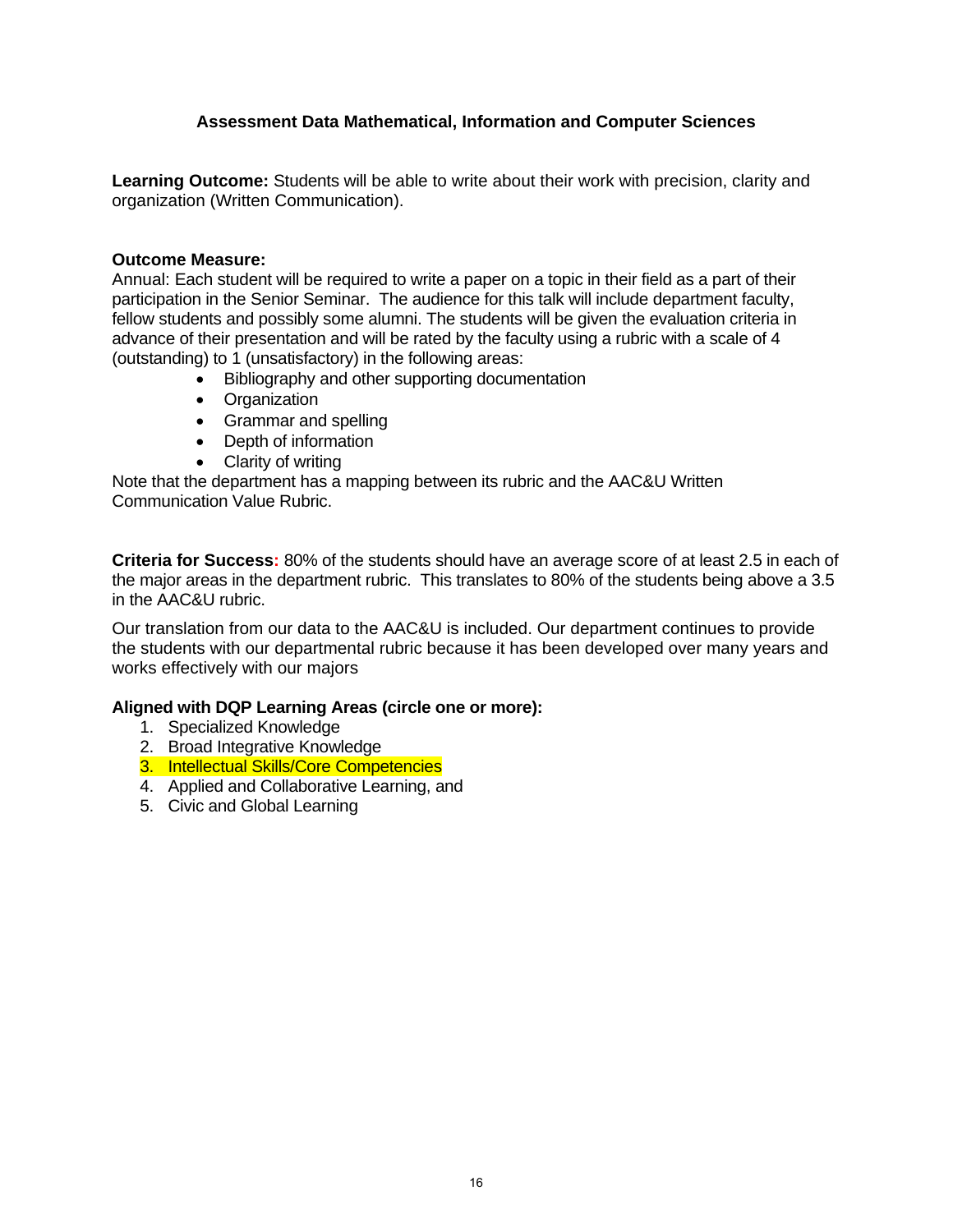### **Longitudinal Data:**

|                             | 2004-05 | 2005-06 | 2006-07 | 2007-08 | 2008-09 | 2009-10 | 2010-11 | 2011-12 | 2012-13 | 2013-14 | 2014-15 |
|-----------------------------|---------|---------|---------|---------|---------|---------|---------|---------|---------|---------|---------|
| Bibliography and support    | 82%     | 60%     | 88%     | 69%     | 75%     | 88%     | 55%     | 93%     | 100%    | 100%    | 100%    |
| Organization                | 91%     | 87%     | 94%     | 100%    | 88%     | 63%     | 65%     | 93%     | 100%    | 100%    | 100%    |
| <b>Grammar and Spelling</b> | 91%     | 73%     | 88%     | 94%     | 75%     | 81%     | 60%     | 79%     | 100%    | 92%     | 89%     |
| Depth of Information        | 82%     | 60%     | 88%     | 81%     | 88%     | 88%     | 50%     | 93%     | 91%     | 77%     | 78%     |
| Clarity of Writing          | 82%     | 80%     | 94%     | 94%     | 69%     | 81%     | 70%     | 79%     | 91%     | 77%     | 78%     |

AAC&U "translation" (we have only done this for the years that PLNU has been making use of the DQP)

| <b>Written Report</b>                     | 2012-13 | 2013-14 | 2014-15 |
|-------------------------------------------|---------|---------|---------|
| Context and Purpose for Writing           | 100%    | 77%     | 100%    |
| Content Development                       | 91%     | 77%     | 78%     |
| <b>Genre and Disciplinary Conventions</b> | 100%    | 100%    | 100%    |
| Sources and Evidence                      | 100%    | 100%    | 100%    |
| <b>Control of Syntax and Mechanics</b>    | 100%    | 92%     | 89%     |

### **Conclusions Drawn from Data:**

In general, the students have been performing reasonably well in writing technical reports. We still some weaknesses in the quality of their writing and the use of their source material.

### **Changes to be Made Based on Data:**

Over time we have increased our standards and expanded the rubric to increase clarity for students and to push them to speak at a professional level. Looking at the scores, it is possible to see the times when alterations have been made:

- 2008-09 Standards tightened
- 2009-10 Rubric expanded to include more detailed instructions
- In 2014-15 we instituted a literature review assignment to strengthen the students' capacity for using resources and identifying why the resources are relevant. This assignment needs to be adjusted, but seems to have helped students to understand their work.

In addition, the university has just changed general education requirements so that students will take an upper division literature class. We hope that this further exposure to formal writing later in their academic career will help to strengthen our students' writing.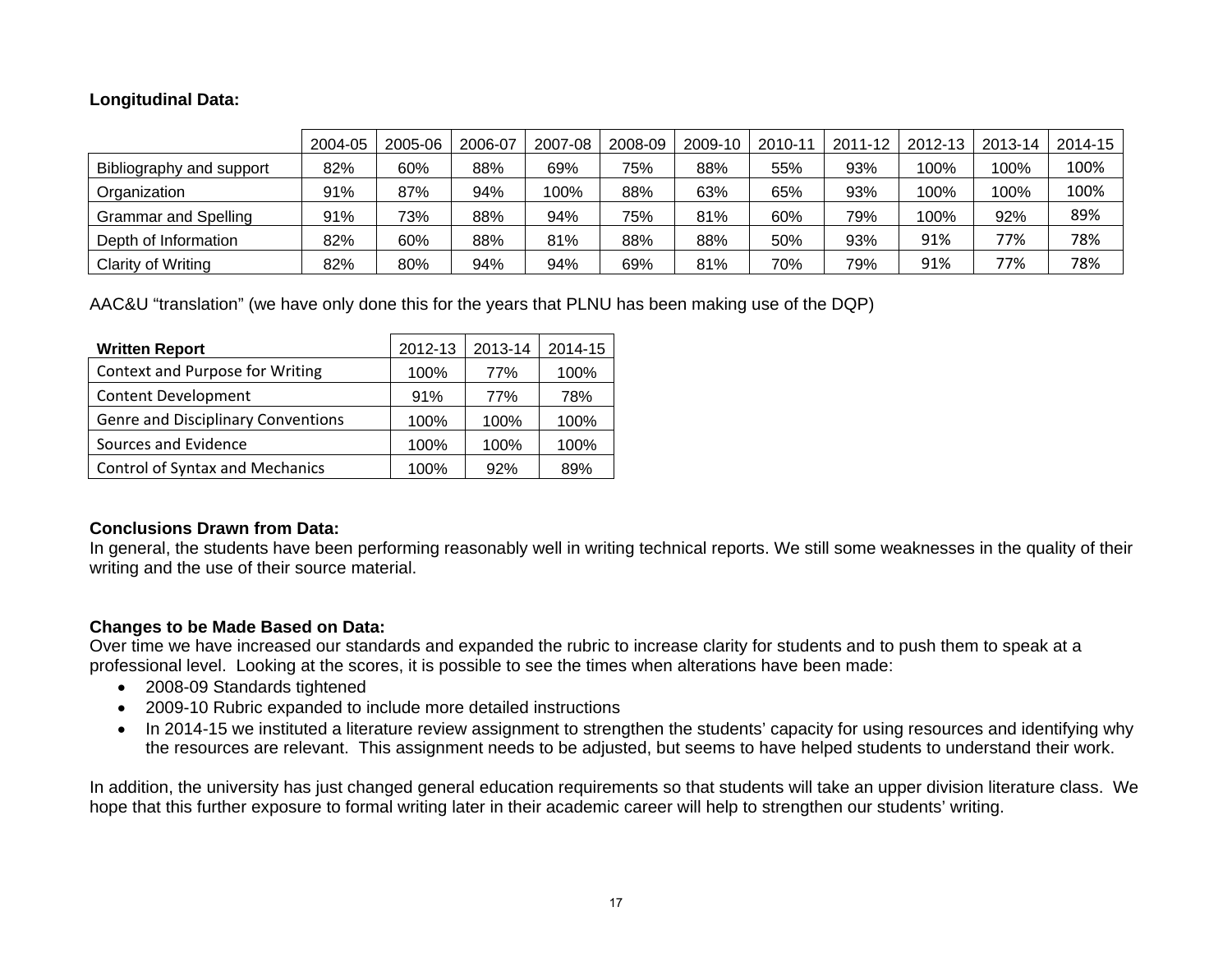### **MICS Written Presentation Rubric**

| <b>Criteria</b>                             | <b>Outstanding</b> |                                                                                                          | <b>High Satisfactory</b> |                                                                                         | <b>Low Satisfactory</b> |                                                                                             |        | <b>Unsatisfactory</b>                                                     |  |  |
|---------------------------------------------|--------------------|----------------------------------------------------------------------------------------------------------|--------------------------|-----------------------------------------------------------------------------------------|-------------------------|---------------------------------------------------------------------------------------------|--------|---------------------------------------------------------------------------|--|--|
|                                             | $\Box$             | Multiple references from<br>distinct reputable sources                                                   | $\Box$                   | Most references from distinct<br>reputable sources                                      | □                       | Some references from reputable<br>sources                                                   | $\Box$ | No bibliography or all references<br>from untrusted sites on the internet |  |  |
| Bibliography and<br>supporting<br>documents | □                  | References cited in the body of<br>the document                                                          | $\Box$                   | Some citation of references in<br>the body of the document                              | □                       | Limited citation of references in<br>the body of the document                               | $\Box$ | No citation of references in the body<br>of the document                  |  |  |
|                                             | □                  | Conveys a central theme with<br>all ideas connected,<br>arrangement of ideas clearly<br>related to topic | $\Box$                   | Conveys a central idea or topic<br>with some ideas connected to<br>the topic            | $\Box$                  | Attempts to focus on an idea or<br>topic with many ideas not<br>connected to the topic      | $\Box$ | Has little or no focus on central idea<br>or topic                        |  |  |
|                                             | $\Box$             | Clear introduction, body (with<br>sections), and conclusion<br>includes summary and closure              | □                        | Includes introduction, body and<br>conclusion                                           | □                       | Introduction, body, conclusion<br>detectable but not clear                                  | □      | Introduction, body or conclusion<br>absent                                |  |  |
| Organization                                | $\Box$             | Includes both an abstract and<br>table of contents                                                       | $\Box$                   | Includes abstract and table of<br>contents (one partial and one<br>complete)            | □                       | Includes partial abstract and<br>partial table of contents                                  | □      | No abstract or table of contents                                          |  |  |
|                                             | □                  | No use of first- person tense                                                                            | $\Box$                   | Few uses of the first-person<br>tense                                                   | □                       | Several uses of the first- person<br>tense                                                  | □      | Written in first-person tense                                             |  |  |
| Grammar and<br>spelling                     | □                  | No grammatical or spelling<br>errors                                                                     | □                        | Few grammatical and spelling<br>errors                                                  | □                       | Some grammatical and spelling<br>errors                                                     | □      | Many grammatical and spelling<br>errors                                   |  |  |
|                                             | $\Box$             | Appropriately synthesizes<br>information from multiple<br>distinct sources                               | $\Box$                   | Synthesis of information from at<br>least three distinct sources                        | □                       | Synthesis of information from at<br>least two distinct sources                              | □      | Summary reporting of information<br>without synthesis                     |  |  |
| Depth of information                        | $\Box$             | Draws conclusions and<br>personal insights from<br>synthesis                                             | □                        | At least two personal insights or<br>conclusions stated                                 | $\Box$                  | At least one personal insight or<br>conclusion stated                                       | $\Box$ | No personal insights                                                      |  |  |
|                                             | $\Box$             | Has the minimum number of<br>pages including penalty pages;<br>subject coverage is excellent             | $\Box$                   | Has the minimum number of<br>pages including penalty pages;<br>subject coverage is good | $\Box$                  | Has the minimum number of<br>pages including penalty pages;<br>subject coverage is adequate | □      | Does not have the minimum<br>number of pages including penalty<br>pages   |  |  |
|                                             | $\Box$             | Sentences flow                                                                                           | $\Box$                   | Good sentence structure                                                                 | $\Box$                  | Occasional poor sentence<br>structure                                                       | $\Box$ | Frequent poor sentence structure                                          |  |  |
|                                             | □                  | Smooth transitions between<br>paragraphs                                                                 | $\Box$                   | Adequate transitions between<br>paragraphs                                              | □                       | Transitions between paragraphs<br>unclear                                                   | □      | Lacked transitions between<br>paragraphs                                  |  |  |
| Clarity of writing                          | □                  | Any and all terms and<br>acronyms are defined                                                            | □                        | Most terms and acronyms are<br>defined                                                  | □                       | Some terms and acronyms are.<br>defined                                                     | $\Box$ | Many terms and acronyms are<br>undefined                                  |  |  |
|                                             | □                  | Provides evidence to support<br>points                                                                   | $\Box$                   | Lacks support for some points                                                           | □                       | Provides minimal support for<br>points                                                      | □      | Ideas not supported                                                       |  |  |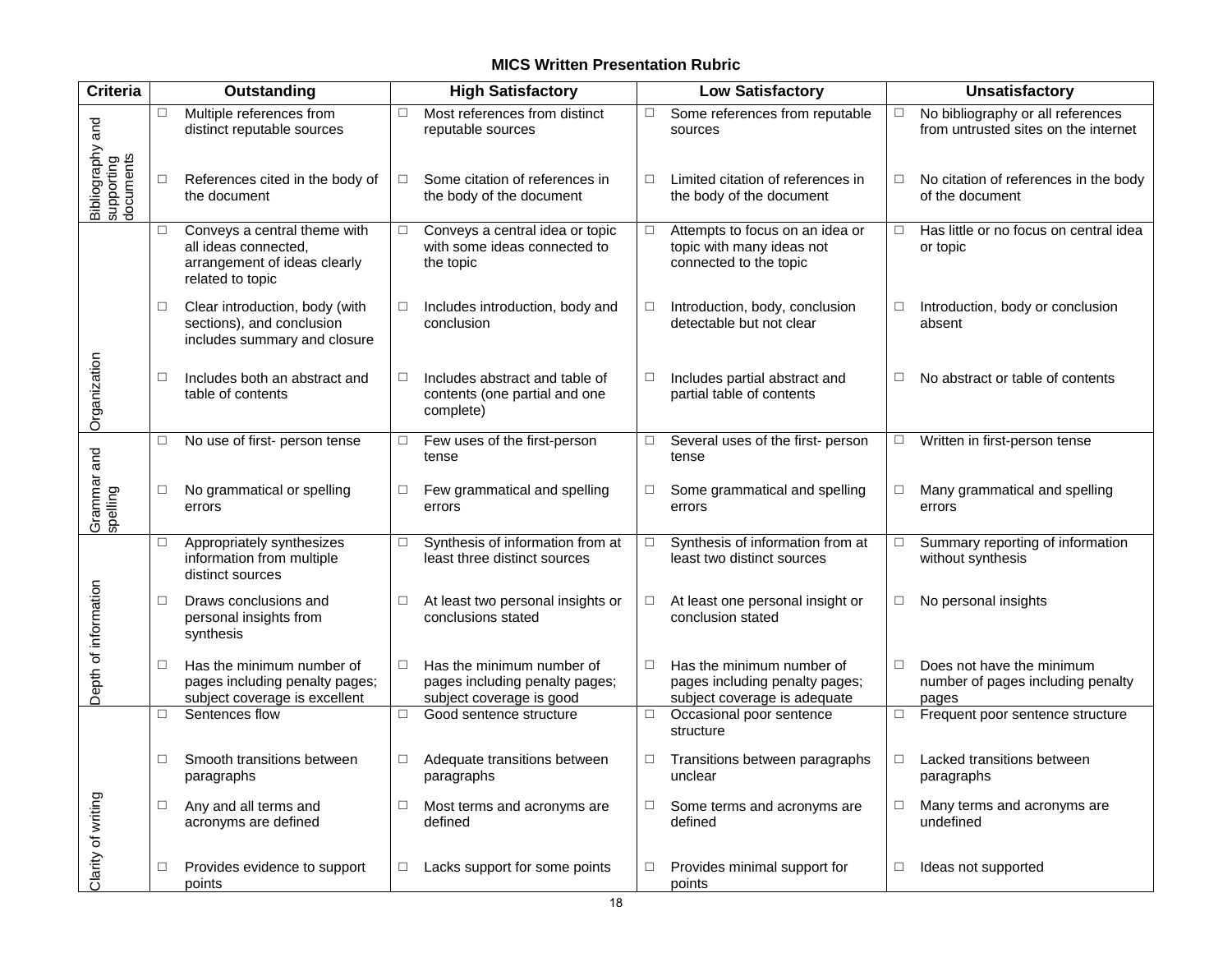### Translation between MICS and AAC&U Rubric

| <b>MICS Category</b>                                                                      | <b>MICS Item Position</b><br>in Rubric | AAC&U Category |
|-------------------------------------------------------------------------------------------|----------------------------------------|----------------|
| Conveys a central theme with all ideas<br>connected, arrangement of ideas clearly related |                                        |                |
| to topic                                                                                  | 3                                      | Purpose        |
| Appropriately synthesizes information from<br>multiple distinct sources                   | 8                                      | Development    |
| Draws conclusions and personal insights from<br>synthesis                                 | 9                                      | Development    |
| Has the minimum number of pages including<br>penalty pages; subject coverage is excellent | 10                                     | Development    |
| Provides evidence to support points                                                       | 14                                     | Development    |
| Clear introduction, body (with sections), and<br>conclusion includes summary and closure  | $\overline{a}$                         | Genre          |
| Includes both an abstract and table of contents                                           | 5                                      | Genre          |
| Multiple references from distinct reputable<br>sources                                    | $\mathbf{1}$                           | Source         |
| References cited in the body of the document                                              | $\overline{2}$                         | Source         |
| No use of first- person tense                                                             | 6                                      | Syntax         |
| No grammatical or spelling errors                                                         | $\overline{7}$                         | Syntax         |
| Sentences flow                                                                            | 11                                     | Syntax         |
| Smooth transitions between paragraphs                                                     | 12                                     | Syntax         |
| Any and all terms and acronyms are defined                                                | 13                                     | Syntax         |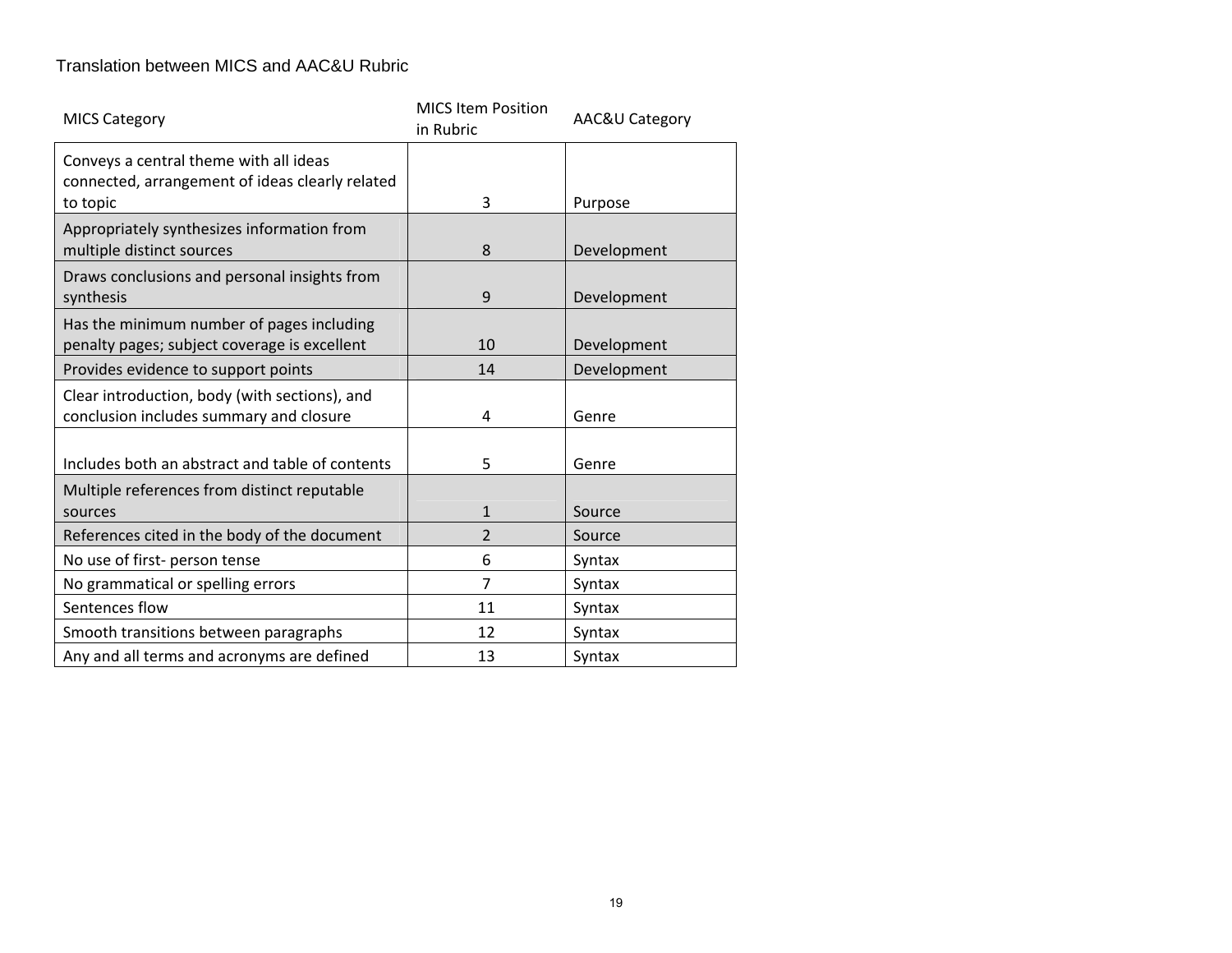#### **AAC&U Written Communication Value Rubric**

|                                                                                                                                                                                                         | Capstone                                                                                                                                                                                                                                                           | <b>Milestones</b><br>3                                                                                                                                                                                     | <b>Milestones</b><br>$\overline{2}$                                                                                                                                           | <b>Benchmark</b><br>1                                                                                                                                           |
|---------------------------------------------------------------------------------------------------------------------------------------------------------------------------------------------------------|--------------------------------------------------------------------------------------------------------------------------------------------------------------------------------------------------------------------------------------------------------------------|------------------------------------------------------------------------------------------------------------------------------------------------------------------------------------------------------------|-------------------------------------------------------------------------------------------------------------------------------------------------------------------------------|-----------------------------------------------------------------------------------------------------------------------------------------------------------------|
| <b>Context of and Purpose for</b><br><b>Writing</b><br>Includes considerations of<br>audience, purpose, and the<br>circumstances surrounding<br>the writing $task(s)$ .                                 | Demonstrates a thorough<br>understanding of context,<br>audience, and purpose that is<br>responsive to the assigned<br>task(s) and focuses all<br>elements of the work.                                                                                            | Demonstrates adequate<br>consideration of context,<br>audience, and purpose and a<br>clear focus on the assigned<br>$task(s)$ (e.g., the task aligns<br>with audience, purpose, and<br>context).           | Demonstrates awareness of<br>context, audience, purpose,<br>and to the assigned tasks(s)<br>(e.g., begins to show<br>awareness of audience's<br>perceptions and assumptions). | Demonstrates minimal<br>attention to context, audience,<br>purpose, and to the assigned<br>$tasks(s)$ (e.g., expectation of<br>instructor or self as audience). |
| <b>Content Development</b>                                                                                                                                                                              | Uses appropriate, relevant, and<br>compelling content to illustrate<br>mastery of the subject,<br>conveying the writer's<br>understanding, and shaping the<br>whole work.                                                                                          | Uses appropriate, relevant, and<br>compelling content to explore<br>ideas within the context of the<br>discipline and shape the whole<br>work.                                                             | Uses appropriate and relevant<br>content to develop and explore<br>ideas through most of the<br>work.                                                                         | Uses appropriate and relevant<br>content to develop simple<br>ideas in some parts of the<br>work.                                                               |
| <b>Genre and Disciplinary</b><br><b>Conventions</b><br>Formal and informal rules<br>inherent in the expectations<br>for writing in particular<br>forms and/or academic fields<br>(please see glossary). | Demonstrates detailed<br>attention to and successful<br>execution of a wide range of<br>conventions particular to a<br>specific discipline and/or<br>writing task (s)<br>including organization,<br>content, presentation,<br>formatting, and stylistic<br>choices | Demonstrates consistent use of<br>important conventions<br>particular to a specific<br>discipline and/or writing<br>$task(s)$ , including organization,<br>content, presentation, and<br>stylistic choices | Follows expectations<br>appropriate to a specific<br>discipline and/or writing<br>task(s) for basic organization,<br>content, and presentation                                | Attempts to use a consistent<br>system for basic organization<br>and presentation.                                                                              |
| <b>Sources and Evidence</b>                                                                                                                                                                             | Demonstrates skillful use of<br>high-quality, credible, relevant<br>sources to develop ideas that<br>are appropriate for the<br>discipline and genre of the<br>writing                                                                                             | Demonstrates consistent use of<br>credible, relevant sources to<br>support ideas that are situated<br>within the discipline and genre<br>of the writing.                                                   | Demonstrates an attempt to use<br>credible and/or relevant<br>sources to support ideas that<br>are appropriate for the<br>discipline and genre of the<br>writing.             | Demonstrates an attempt to use<br>sources to support ideas in the<br>writing.                                                                                   |
| <b>Control of Syntax and</b><br><b>Mechanics</b>                                                                                                                                                        | Uses graceful language that<br>skillfully communicates<br>meaning to readers with clarity<br>and fluency, and is virtually<br>error-free.                                                                                                                          | Uses straightforward language<br>that generally conveys<br>meaning to readers. The<br>language in the portfolio has<br>few errors.                                                                         | Uses language that generally<br>conveys meaning to readers<br>with clarity, although writing<br>may include some errors.                                                      | Uses language that sometimes<br>impedes meaning because of<br>errors in usage.                                                                                  |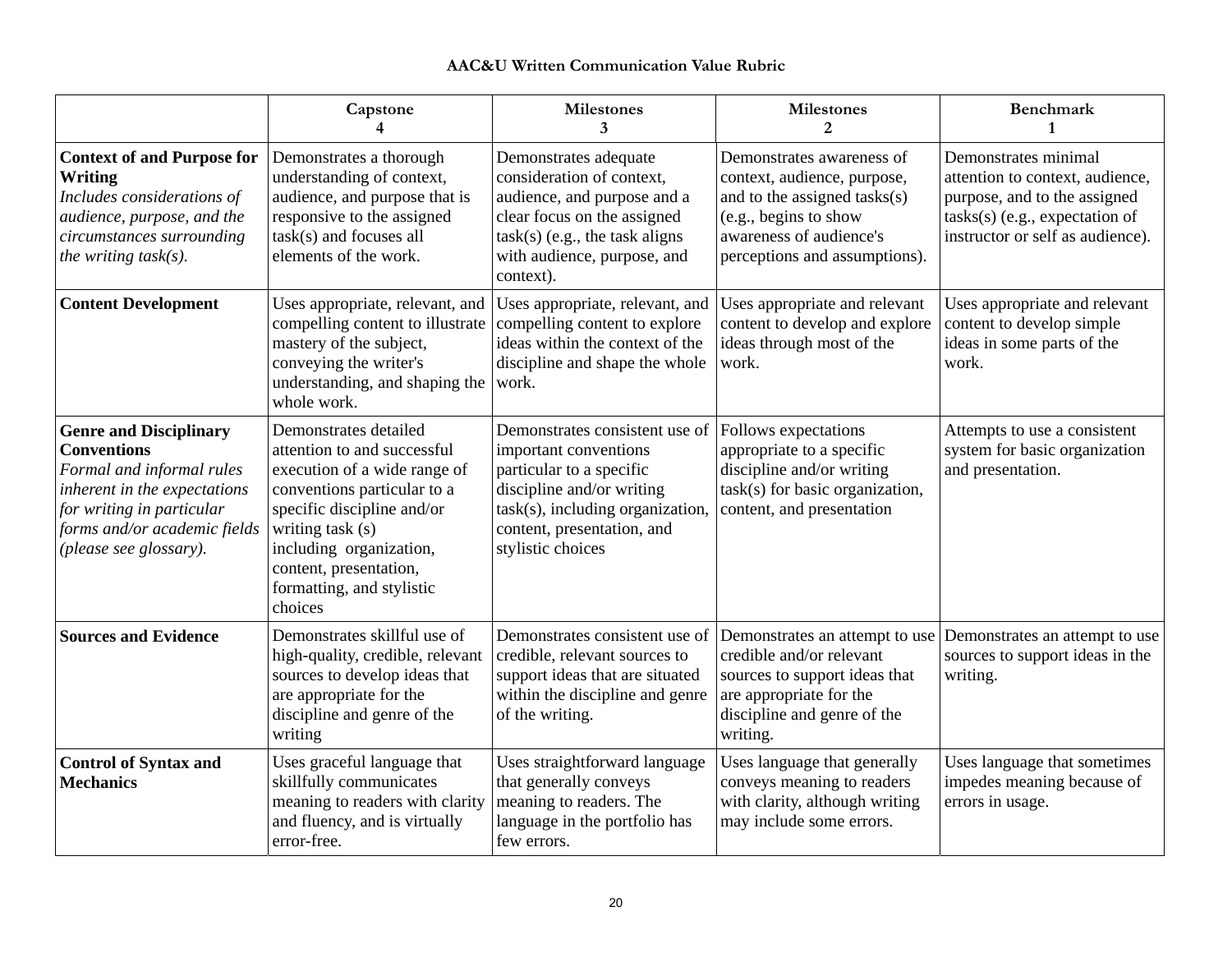**Learning Outcome:** Students will collaborate effectively in teams.

### **Outcome Measure:**

Annual: CSC324 Signature Assignment – evaluation of group while working on a project Annual: MTH352 Signature Assignment – evaluation of group while working on a project

**Criteria for Success:** 80% of the students should have an average score of at least 2.5 in each of the major areas.

#### **Aligned with DQP Learning Areas (circle one or more):**

- 1. Specialized Knowledge
- 2. Broad Integrative Knowledge
- 3. Intellectual Skills/Core Competencies
- 4. Applied and Collaborative Learning, and
- 5. Civic and Global Learning

### **Longitudinal Data:**

|                                     | <b>CSC324</b>                        |      |  |  |
|-------------------------------------|--------------------------------------|------|--|--|
|                                     | Percent of students with             |      |  |  |
|                                     | average at least 3.0                 |      |  |  |
|                                     | <b>Fall 2012</b><br><b>Fall 2014</b> |      |  |  |
| Contributes to team meetings        | 86%                                  | 80%  |  |  |
| Encourages team members             | 93%                                  | 84%  |  |  |
| Contributes individually outside of |                                      |      |  |  |
| team meetings                       | 93%                                  | 88%  |  |  |
| Attitude                            | 100%                                 | 96%  |  |  |
| Fosters constructive team climate   | 100%                                 | 92%  |  |  |
| Responds to conflict                | 100%                                 | 100% |  |  |

|                                     | MTH352 Percent of        |      |  |  |
|-------------------------------------|--------------------------|------|--|--|
|                                     | students with average at |      |  |  |
|                                     | least 3.0                |      |  |  |
|                                     | Spring<br>Spring         |      |  |  |
|                                     | 2013<br>2015             |      |  |  |
| Contributes to team meetings        | 91%                      | 86%  |  |  |
| Encourages team members             | 91%                      | 93%  |  |  |
| Contributes individually outside of |                          |      |  |  |
| team meetings                       | 82%                      | 93%  |  |  |
| Attitude                            | 100%                     | 100% |  |  |
| Fosters constructive team climate   | 91%                      | 100% |  |  |
| Responds to conflict                | 91%                      | 100% |  |  |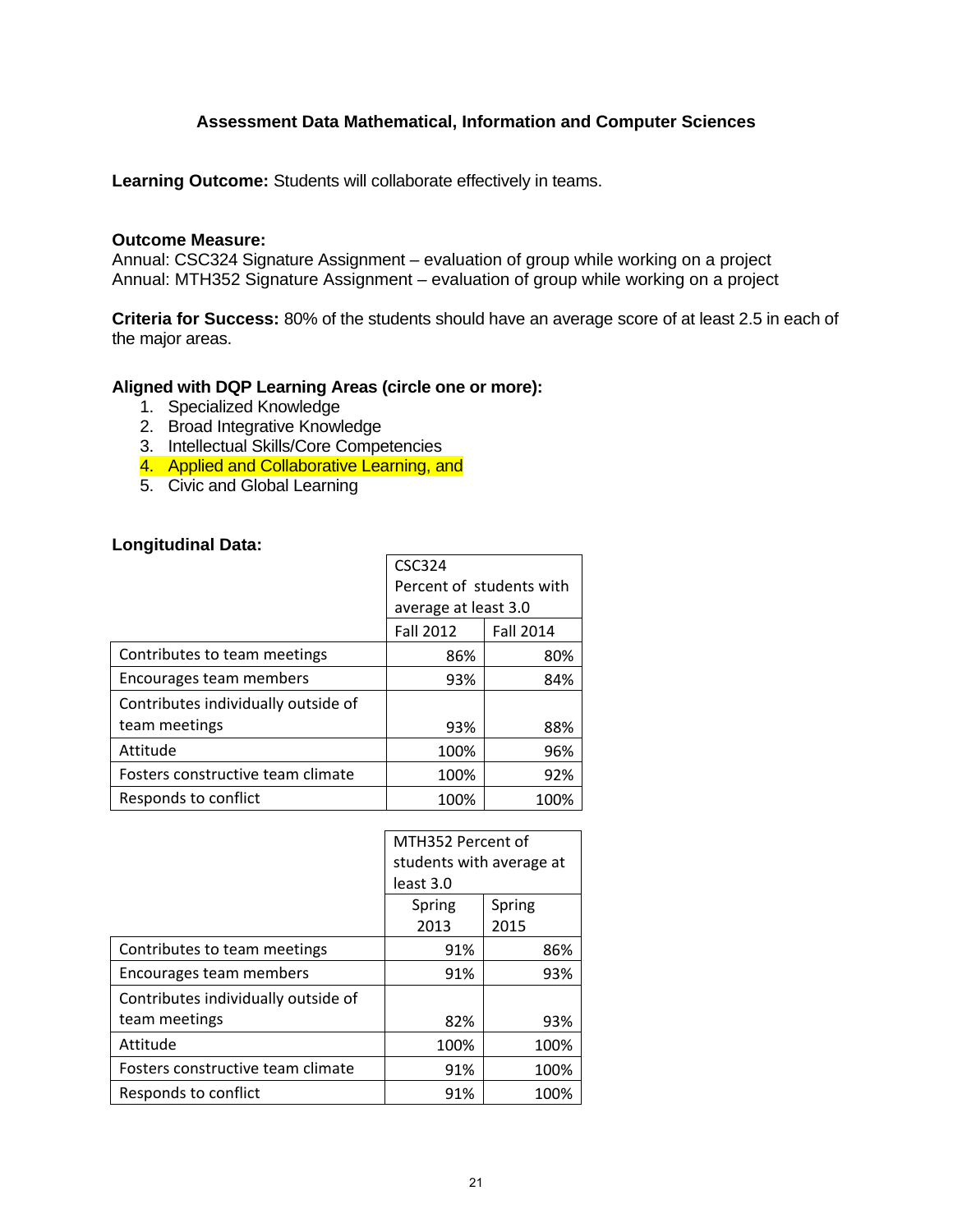### **Conclusions Drawn from Data:**

The students are performing well as member of teams.

#### **Changes to be Made Based on Data:**

Continue to make use of group activities throughout the curriculum.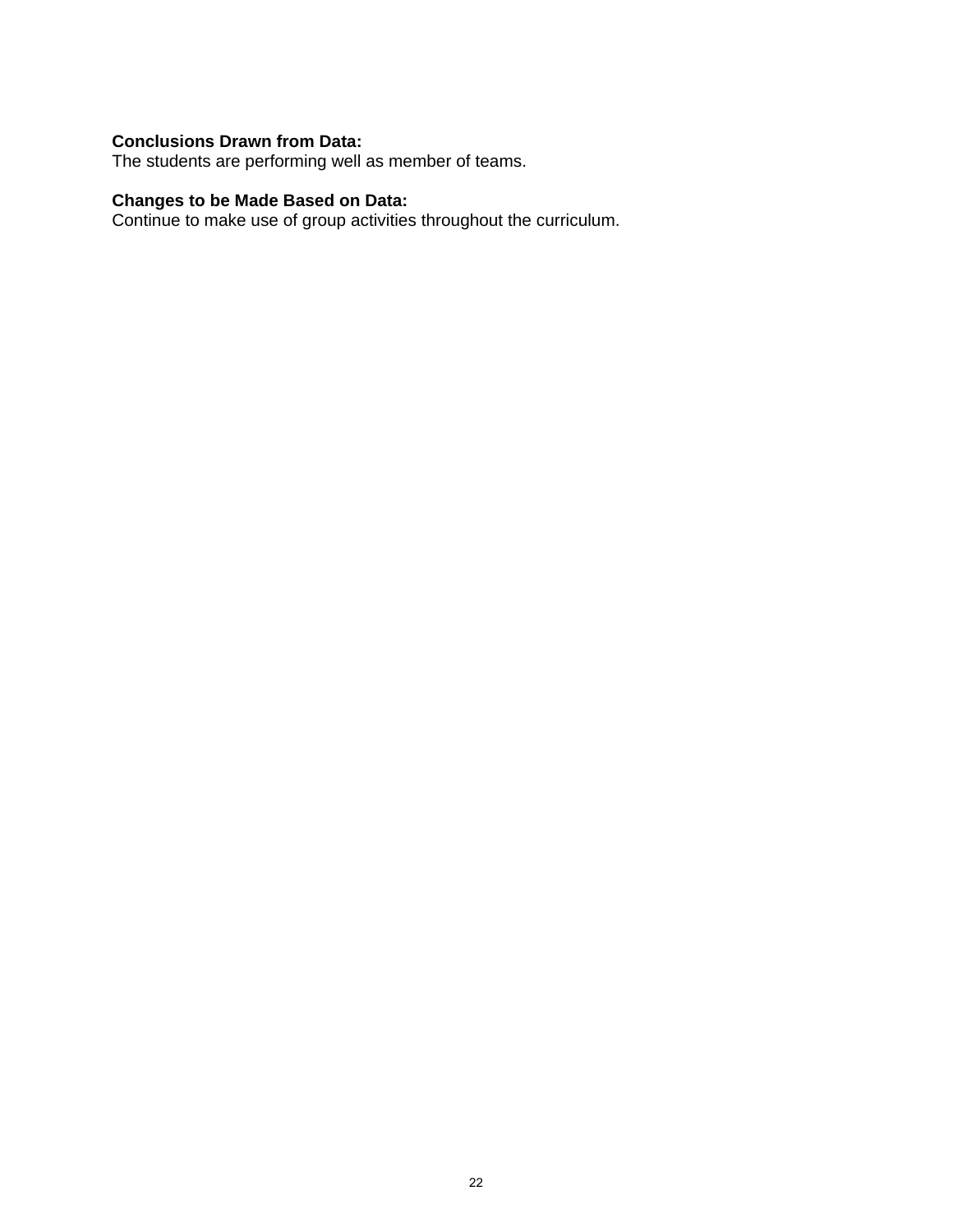## **MICS Teamwork Rubric**

#### **Definition**

Teamwork is behaviors under the control of individual team members (effort they put into team tasks, their manner of interacting with others on team, and the quantity and quality of contributions they make to team discussions.)

*Evaluators are encouraged to assign a zero to any work sample or collection of work that does not meet unsatisfactory (cell one) level performance.* 

**The purpose of this is to evaluate individual team members. Although no team member will ever see your evaluation of them, please take it seriously.** 

**Directions:** 

- **Do not put your own name anywhere on this form, the evaluations are to be anonymous.**
- **Please write the name of the person you are evaluating here ……………………………….\_\_\_\_\_\_\_\_\_\_\_\_\_\_\_\_\_\_\_\_\_\_\_\_\_\_\_\_\_\_**
- $\bullet$ **Please fill out one copy of this form for every person who was on your team, including one for yourself.**
- **For each row, place a checkmark in the box that best describes your teammate's performance.**

|                       | Outstanding                    | <b>High Satisfactory</b>       | Low Satisfactory              | Unsatisfactory                |
|-----------------------|--------------------------------|--------------------------------|-------------------------------|-------------------------------|
| <b>Contributes to</b> | $\Box$ Helps the team move     | $\Box$ Offers new suggestions  | Shares ideas but does not     | $\Box$ Sits quietly in team   |
| team meetings         | forward by articulating the    | to advance the work of the     | advance the work of the       | meetings and does not         |
|                       | merits of alternative ideas or | group.                         | group.                        | contribute                    |
|                       | proposals.                     |                                |                               |                               |
| <b>Encourages</b>     | $\Box$ Actively seeks to find  | $\Box$ Offers encouragement to | Offers words of               | $\Box$ Does not offer word of |
| members of the        | opportunities to encourage     | all members of the team        | encouragement to friends      | encouragement to anyone       |
| team                  | all members of the team.       |                                |                               |                               |
| <b>Individual</b>     | $\Box$ Completes all assigned  | $\Box$ Completes all assigned  | Completes all assigned        | $\Box$ Does not complete all  |
| contributions         | tasks by deadline; work        | tasks by deadline; work        | tasks by deadline.            | assigned tasks by deadline.   |
| outside of team       | accomplished is thorough.      | accomplished is thorough.      |                               |                               |
| meetings              | Proactively helps other team   |                                |                               |                               |
|                       | members complete their         |                                |                               |                               |
|                       | assigned tasks.                |                                |                               |                               |
| <b>Attitude</b>       | Demonstrates<br>П.             | Demonstrates<br>П.             | Demonstrates                  | $\Box$ Demonstrates           |
|                       | (comments, facial              | (comments, facial              | (comments, facial             | (comments, facial             |
|                       | expressions, etc.) a negative  | expressions, etc.) a negative  | expressions, etc.) a negative | expressions, etc.) a negative |
|                       | attitude rarely and helps      | attitude rarely.               | attitude less often than a    | attitude more often than a    |
|                       | others to become more          |                                | positive attitude.            | positive attitude.            |
|                       | positive.                      |                                |                               |                               |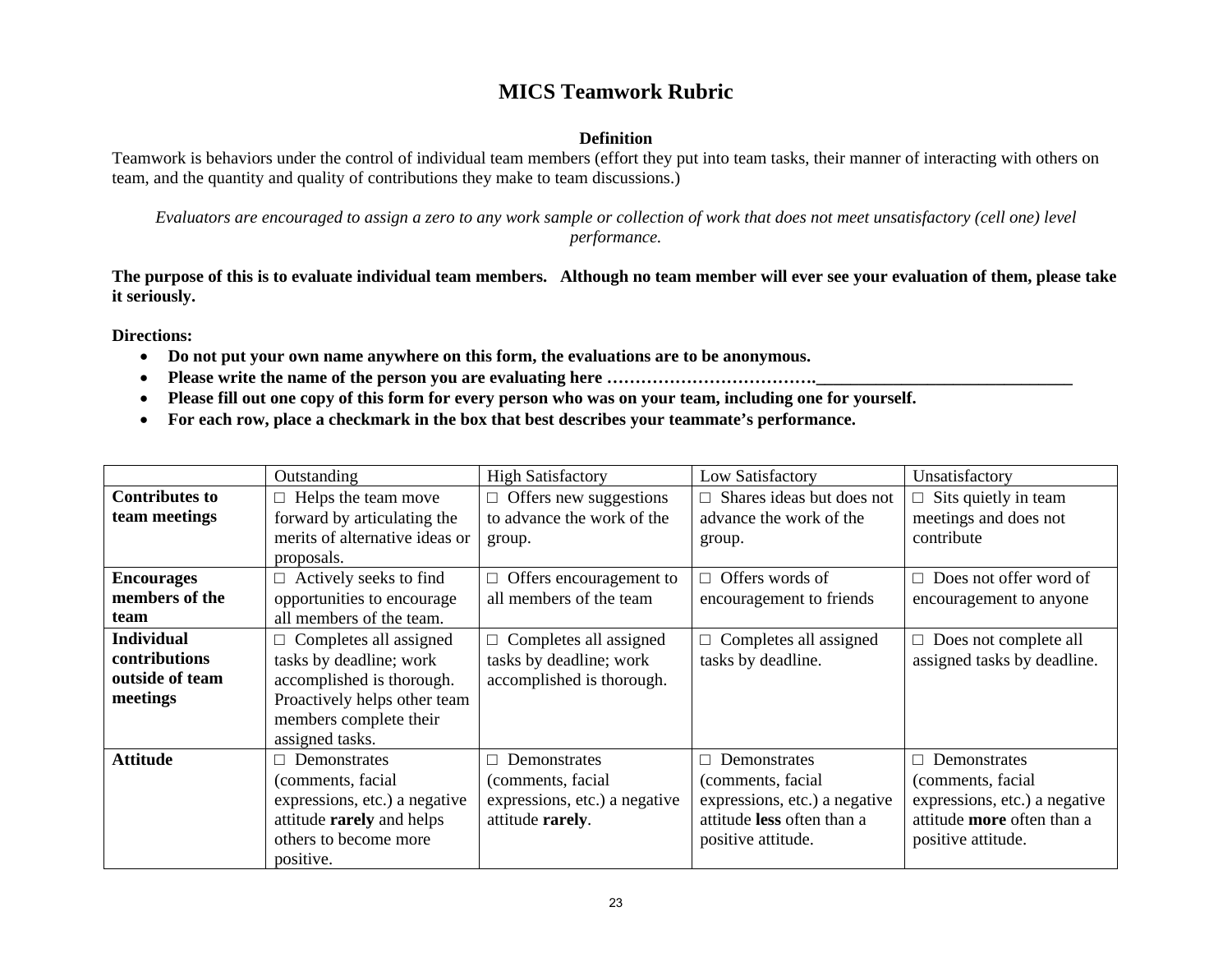| <b>Fosters</b>     | Supports a constructive      | $\Box$ Supports a constructive | Supports a constructive<br>$\Box$ | $\Box$ Supports a constructive |
|--------------------|------------------------------|--------------------------------|-----------------------------------|--------------------------------|
| constructive team  | team climate by doing all of | team climate by doing any      | team climate by doing any         | team climate by doing          |
| climate            | the following:               | two of the following:          | one of the following:             | none of the following:         |
|                    |                              |                                |                                   |                                |
|                    | • Treats team members        | • Treats team members          | • Treats team members             | • Treats team members          |
|                    | respectfully by being polite | respectfully by being polite   | respectfully by being polite      | respectfully by being polite   |
|                    | and constructive in          | and constructive in            | and constructive in               | and constructive in            |
|                    | communication.               | communication.                 | communication.                    | communication.                 |
|                    | • Uses positive vocal or     | • Uses positive vocal or       | • Uses positive vocal or          | • Uses positive vocal or       |
|                    | written tone, facial         | written tone, facial           | written tone, facial              | written tone, facial           |
|                    | expressions, and/or body     | expressions, and/or body       | expressions, and/or body          | expressions, and/or body       |
|                    | language to convey a         | language to convey a           | language to convey a              | language to convey a           |
|                    | positive attitude about the  | positive attitude about the    | positive attitude about the       | positive attitude about the    |
|                    | team and its work.           | team and its work.             | team and its work.                | team and its work.             |
|                    | • Motivates teammates by     | • Motivates teammates by       | • Motivates teammates by          | • Motivates teammates by       |
|                    | expressing confidence        | expressing confidence          | expressing confidence             | expressing confidence          |
|                    | about the importance of the  | about the importance of the    | about the importance of the       | about the importance of the    |
|                    | task and the team's ability  | task and the team's ability    | task and the team's ability       | task and the team's ability    |
|                    | to accomplish it.            | to accomplish it.              | to accomplish it.                 | to accomplish it.              |
| <b>Responds to</b> | Identifies and               | Identifies and<br>П            | Identifies and                    | $\Box$ Will not acknowledge    |
| conflict           | acknowledges conflict and    | acknowledges conflict and      | acknowledges conflict but         | that conflict has occurred or  |
|                    | acknowledges that            | acknowledges that              | will not acknowledge that         | that relationships can be      |
|                    | relationships can be         | relationships can be           | relationships can be              | damaged.                       |
|                    | damaged. Seeks to restore    | damaged.                       | damaged.                          |                                |
|                    | relationships.               |                                |                                   |                                |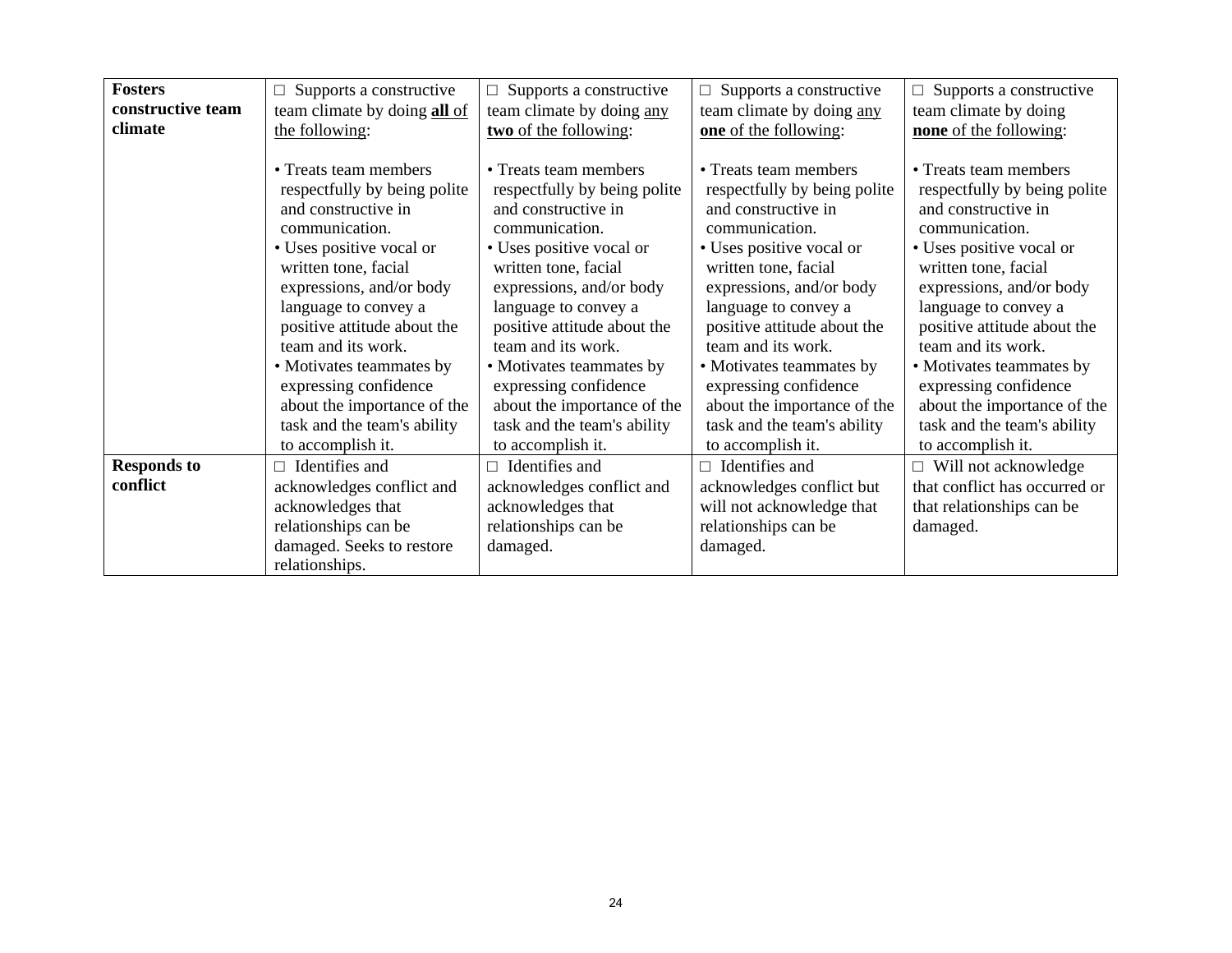**Learning Outcome:** Students will be able to identify, locate, evaluate, and effectively and responsibly use and cite information for the task at hand (Information Literacy).

**Outcome Measure:** Annual: Each student will be required to write a paper on a topic in their field as a part of their participation in the Senior Seminar. The audience for this talk will include department faculty, fellow students and possibly some alumni. The students will be given the evaluation criteria in advance and their paper will be rated by the faculty using a rubric with a scale of 4 (capstone) to 1 (benchmark) in the following areas:

- Determine the Extent of Information Needed
- Access the Needed Information
- Evaluate Information and its Sources Critically (carefully explains the reason for the choice of sources).
- Use Information Effectively to Accomplish a Specific Purpose
- Access and Use Information Ethically and Legally

**Criteria for Success:** 80% of the students should have an average score of at least 3 in each of the major areas.

### **Aligned with DQP Learning Areas (circle one or more):**

- 1. Specialized Knowledge
- 2. Broad Integrative Knowledge
- 3. Intellectual Skills/Core Competencies
- 4. Applied and Collaborative Learning, and
- 5. Civic and Global Learning

### **Longitudinal Data:**

|                                                                                                                                 | Percentage of Students at 2.5<br>or Higher |         |         |  |
|---------------------------------------------------------------------------------------------------------------------------------|--------------------------------------------|---------|---------|--|
| <b>Information Literacy</b>                                                                                                     | 2012-13                                    | 2013-14 | 2014-15 |  |
| Determine the Extent of Information                                                                                             |                                            |         |         |  |
| Needed                                                                                                                          | 100%                                       | 62%     | 78%     |  |
| Access the Needed Information                                                                                                   | 91%                                        | 69%     | 100%    |  |
| Evaluate Information and its Sources<br>Critically (carefully explains the reasons for<br>the choice of source) (added 2014-15) |                                            |         | 33%     |  |
| Use Information Effectively to Accomplish<br>a Specific Purpose                                                                 | 91%                                        | 85%     | 89%     |  |
| Access and Use Information Ethically and<br>Legally                                                                             | 91%                                        | 77%     | 100%    |  |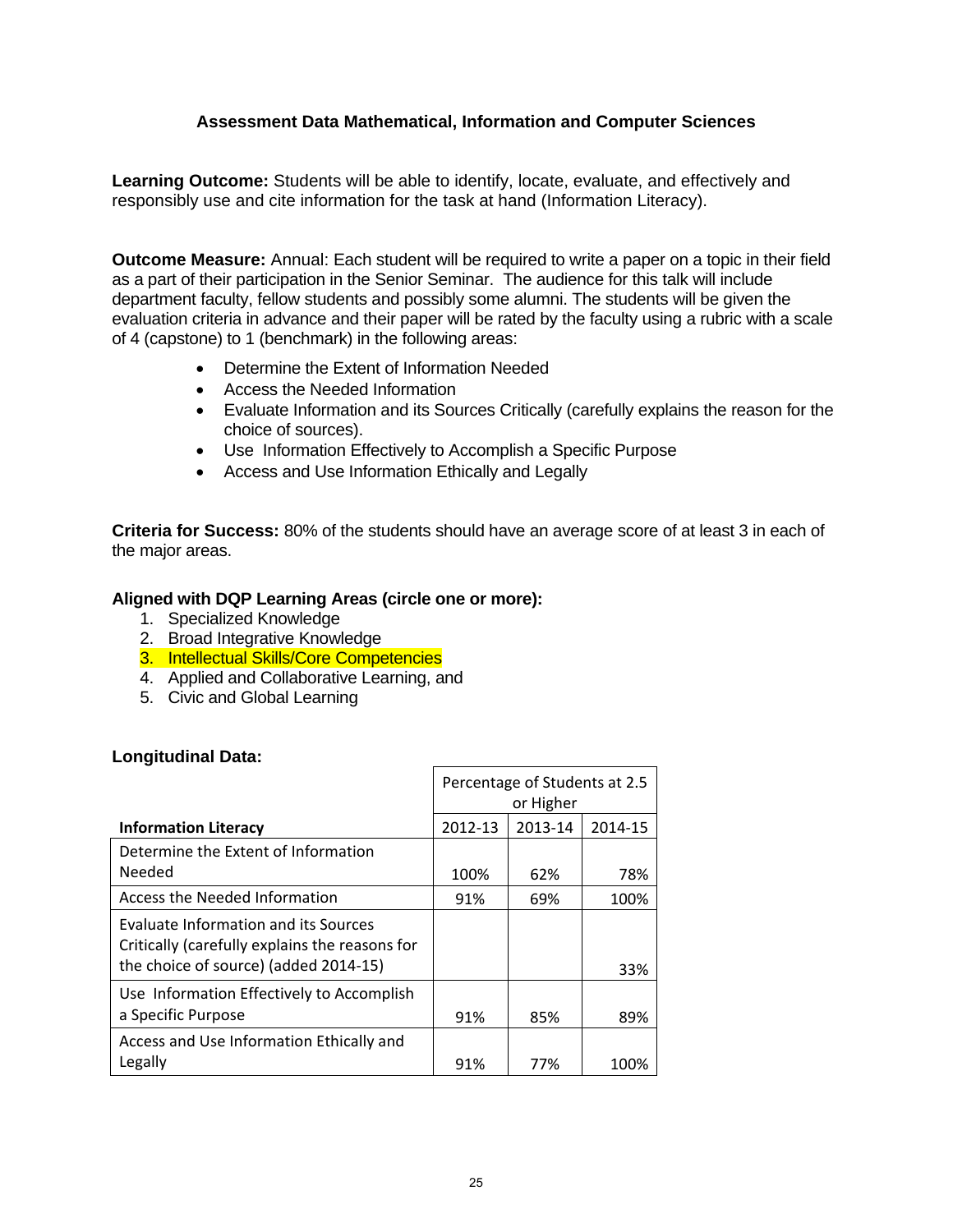#### **Conclusions Drawn from Data:**

For the first two years we applied the rubric to the student's final senior paper to measure their use of information. The quality of the use of information was uneven and we had not made our expectations clear.

The students are still having trouble articulating the reasons that they have selected a specific reference for use in their final paper. They are also not cite sources with the consistency that we would desire.

#### **Changes to be Made Based on Data:**

In 2014-15 we changed the assignment so that seniors submit a literature review in advance of submitting their final senior paper. The literature review is evaluated using the first three criteria in the rubric and students are asked to self-assess as well. The final paper is evaluated using all elements 1,2,4 and 5 of the information literacy and students also do a self-assessment with the rubric before turning in their final paper.

The first year of the literature review process was disappointing. We need to work with students so that they can articulate the reasons for their reference selections. The assignment needs to be redesigned to focus more clearly on this issue.

In addition, the change in general education requirements means that all students will be required to take an upper division literature course and that should help reinforce some of these skills closer to the time that our students are writing their final paper in senior seminar.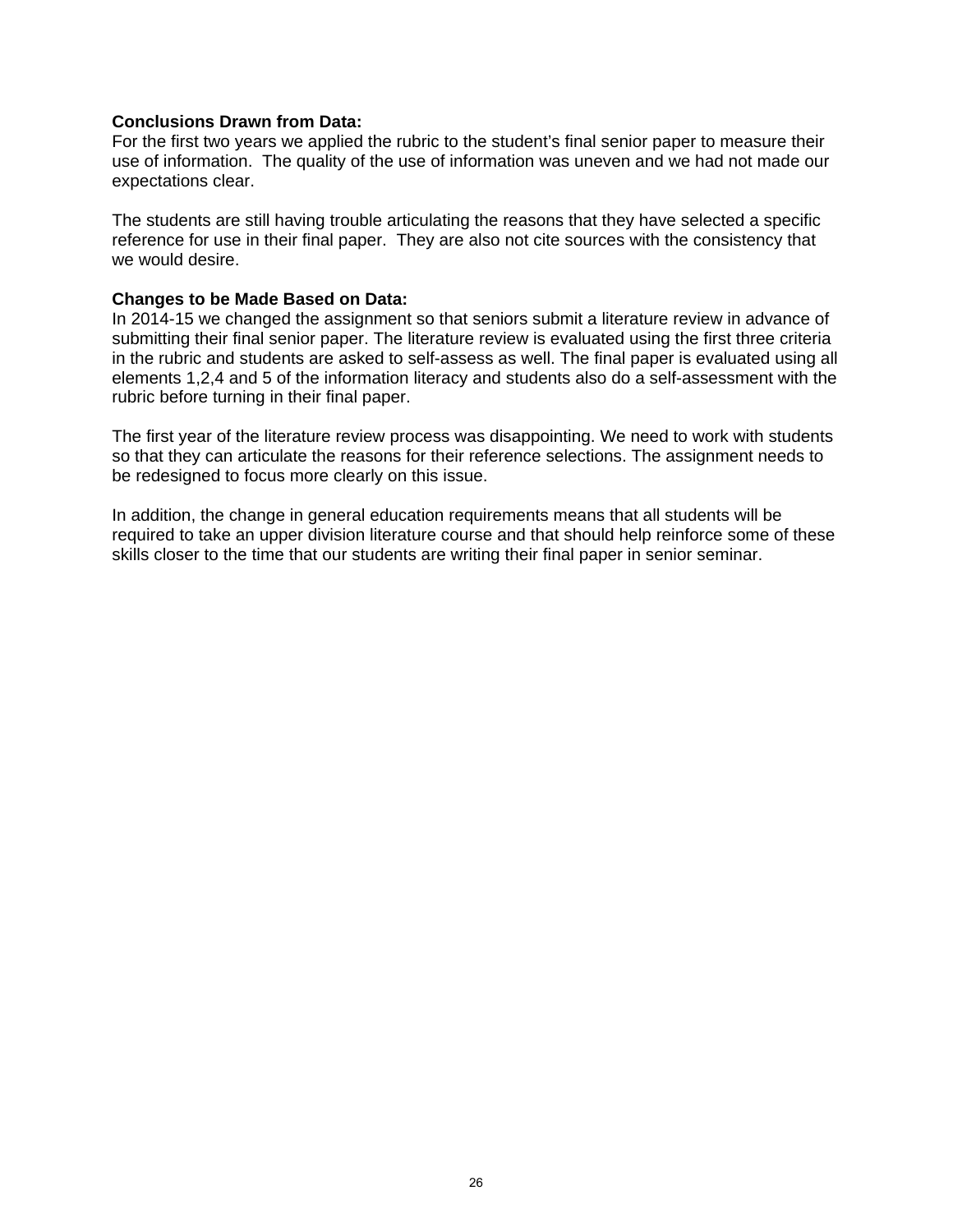### **MICS Information Literacy Rubric**

Adapted from the AAC&U Value Rubric

|                                                                        | Capstone - 4                                                                                                                                                                                                                                                                                                                                                                                                                                                                                                            | Milestone - 3                                                                                                                                                                                                                                                                                                                                                                                                                                                                                                                                                    | Milestone - 2                                                                                                                                                                                                                                                                                                                                                                                                                                                                                                                                                  | <b>Benchmark - 1</b>                                                                                                                                                                                                                                                                                                                                                                                                                                                                                                                                                                     |
|------------------------------------------------------------------------|-------------------------------------------------------------------------------------------------------------------------------------------------------------------------------------------------------------------------------------------------------------------------------------------------------------------------------------------------------------------------------------------------------------------------------------------------------------------------------------------------------------------------|------------------------------------------------------------------------------------------------------------------------------------------------------------------------------------------------------------------------------------------------------------------------------------------------------------------------------------------------------------------------------------------------------------------------------------------------------------------------------------------------------------------------------------------------------------------|----------------------------------------------------------------------------------------------------------------------------------------------------------------------------------------------------------------------------------------------------------------------------------------------------------------------------------------------------------------------------------------------------------------------------------------------------------------------------------------------------------------------------------------------------------------|------------------------------------------------------------------------------------------------------------------------------------------------------------------------------------------------------------------------------------------------------------------------------------------------------------------------------------------------------------------------------------------------------------------------------------------------------------------------------------------------------------------------------------------------------------------------------------------|
| Determine the Extent of<br><b>Information Needed</b>                   | Effectively defines the scope of<br>the research question or thesis.<br>Effectively determines key<br>concepts. Types of information<br>(sources) selected directly relate<br>to concepts or answer research<br>question.                                                                                                                                                                                                                                                                                               | Defines the scope of the research<br>question or thesis completely. Can<br>determine key concepts. Types of<br>information (sources) selected<br>relate to concepts or answer<br>research question.                                                                                                                                                                                                                                                                                                                                                              | Defines the scope of the research<br>question or thesis incompletely<br>(parts are missing, remains too<br>broad or too narrow, etc.). Can<br>determine key concepts. Types of<br>information (sources) selected<br>partially relate to concepts or<br>answer research question.                                                                                                                                                                                                                                                                               | Has difficulty defining the scope of<br>the research question or thesis.<br>Has difficulty determining key<br>concepts. Types of information<br>(sources) selected do not relate to<br>concepts or answer research<br>question.                                                                                                                                                                                                                                                                                                                                                          |
| <b>Access the Needed Information</b>                                   | Accesses information using<br>effective search strategies and<br>most appropriate information<br>sources.                                                                                                                                                                                                                                                                                                                                                                                                               | Accesses information using<br>variety of search strategies and<br>some relevant information<br>sources.                                                                                                                                                                                                                                                                                                                                                                                                                                                          | Accesses information using simple<br>search strategies, retrieves<br>information from limited and<br>similar sources.                                                                                                                                                                                                                                                                                                                                                                                                                                          | Accesses information randomly,<br>retrieves information that lacks<br>relevance and quality.                                                                                                                                                                                                                                                                                                                                                                                                                                                                                             |
| <b>Evaluate Information and its</b><br><b>Sources Critically</b>       | Thoroughly (systematically and<br>methodically) analyzes own and<br>others' assumptions and carefully<br>evaluates the relevance of<br>contexts when presenting a<br>position.                                                                                                                                                                                                                                                                                                                                          | Identifies own and others'<br>assumptions and several relevant<br>contexts when presenting a<br>position.                                                                                                                                                                                                                                                                                                                                                                                                                                                        | Questions some assumptions.<br>Identifies several relevant contexts<br>when presenting a position. May<br>be more aware of others'<br>assumptions than one's own (or<br>vice versa).                                                                                                                                                                                                                                                                                                                                                                           | Shows an emerging awareness of<br>present assumptions (sometimes<br>labels assertions as assumptions).<br>Begins to identify some contexts<br>when presenting a position.                                                                                                                                                                                                                                                                                                                                                                                                                |
| Use Information Effectively to<br><b>Accomplish a Specific Purpose</b> | Communicates, organizes and<br>synthesizes information from<br>sources. Supports all points in the<br>paper.                                                                                                                                                                                                                                                                                                                                                                                                            | Communicates, organizes and<br>synthesizes information from<br>sources. Supports most points in<br>the paper.                                                                                                                                                                                                                                                                                                                                                                                                                                                    | Communicates and organizes<br>information from sources. The<br>information is not yet synthesized<br>and/or supports only a few points.                                                                                                                                                                                                                                                                                                                                                                                                                        | Communicates information from<br>sources. The information is<br>fragmented and/or used<br>inappropriately (misquoted, taken<br>out of context, or incorrectly<br>paraphrased, etc.).                                                                                                                                                                                                                                                                                                                                                                                                     |
| <b>Access and Use Information</b><br><b>Ethically and Legally</b>      | Students use correctly all of the<br>following information use<br>strategies:<br>use of citations and<br>references:<br>use of paraphrasing,<br>summary, or quoting;<br>use of information in ways<br>that are true to original<br>context:<br>distinguishes between<br>common knowledge and<br>ideas requiring attribution<br>and (where appropriate)<br>demonstrates a full<br>understanding of the ethical<br>and legal restrictions on the<br>use of published, confidential,<br>and/or proprietary<br>information. | Students use correctly three of the<br>following information use<br>strategies:<br>use of citations and<br>references:<br>use of paraphrasing,<br>summary, or quoting;<br>use of information in ways<br>$\bullet$<br>that are true to original<br>context:<br>distinguishes between<br>$\bullet$<br>common knowledge and<br>ideas requiring attribution<br>and (where appropriate)<br>$\bullet$<br>demonstrates a full<br>understanding of the ethical<br>and legal restrictions on the<br>use of published, confidential,<br>and/or proprietary<br>information. | Students use correctly two of the<br>following information use<br>strategies:<br>use of citations and<br>$\bullet$<br>references:<br>use of paraphrasing,<br>summary, or quoting;<br>use of information in ways<br>that are true to original<br>context:<br>distinguishes between<br>$\bullet$<br>common knowledge and<br>ideas requiring attribution<br>and (where appropriate)<br>$\bullet$<br>demonstrates a full<br>understanding of the ethical<br>and legal restrictions on the<br>use of published, confidential,<br>and/or proprietary<br>information. | Students use correctly one of the<br>following information use<br>strategies:<br>use of citations and<br>$\bullet$<br>references:<br>use of paraphrasing,<br>$\bullet$<br>summary, or quoting;<br>use of information in ways<br>$\bullet$<br>that are true to original<br>context:<br>distinguishes between<br>$\bullet$<br>common knowledge and<br>ideas requiring attribution<br>and (where appropriate)<br>$\bullet$<br>demonstrates a full<br>understanding of the ethical<br>and legal restrictions on the<br>use of published, confidential,<br>and/or proprietary<br>information. |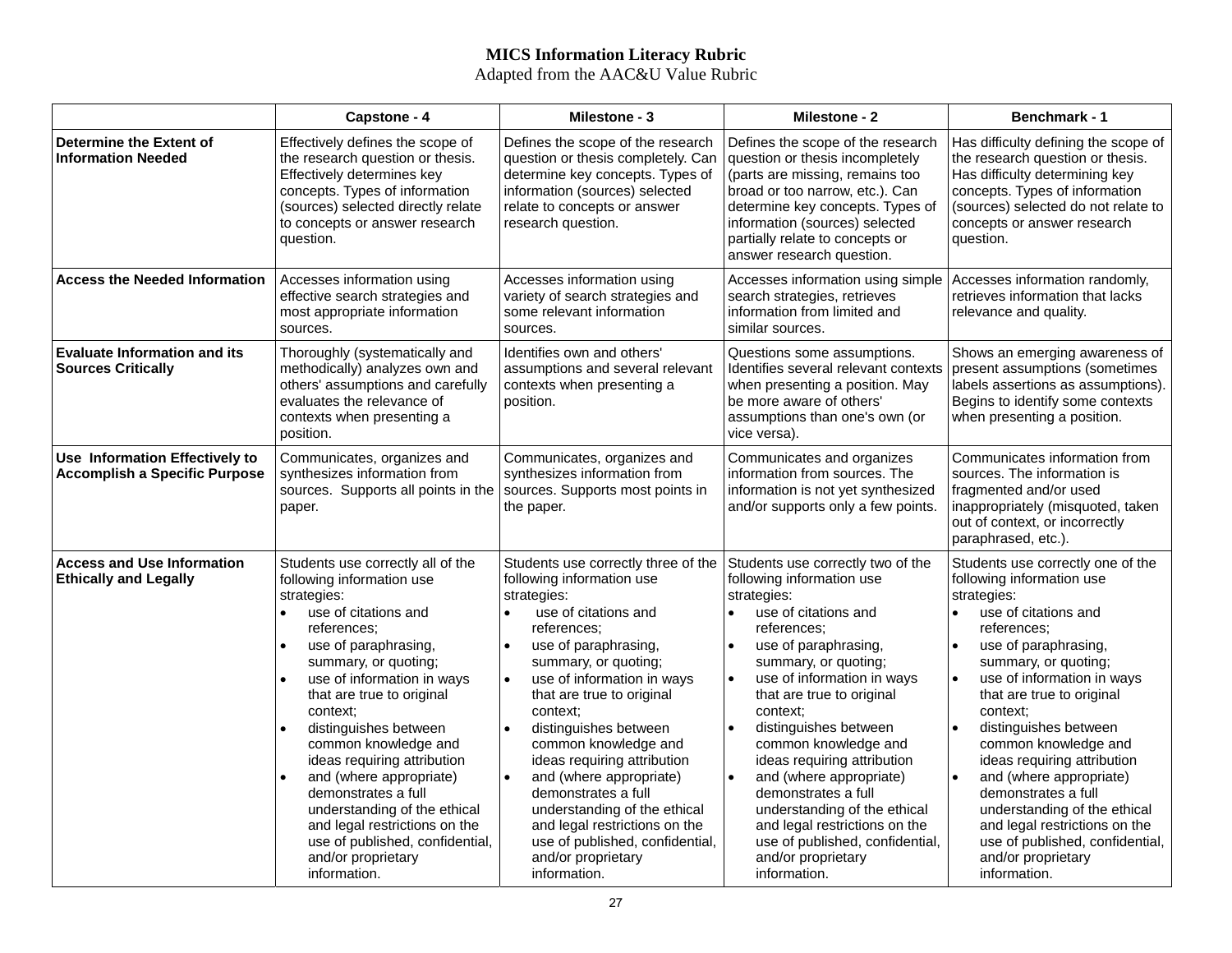**Learning Outcome:** Students will be able to gather relevant information, examine information and form a conclusion based on that information (Critical Thinking).

**Outcome Measure:** Annual: Each student will be required to write a paper on a topic in their field as a part of their participation in the Senior Seminar. The audience for this talk will include department faculty, fellow students and possibly some alumni. The students will be given the evaluation criteria which will be applied to their paper and will be rated by the faculty using a rubric with a scale of 4 (capstone) to 1 (benchmark) in the following areas:

- Explanation of issues
- Evidence: Selecting and using information to investigate a point of view or conclusion
- Conclusion and related outcomes (implications and consequences)

**Criteria for Success:** 80% of the students should have an average score of at least 2.5 in each of the major areas. This is based on the AAC&U 1-4 point scoring system.

### **Aligned with DQP Learning Areas (circle one or more):**

- 1. Specialized Knowledge
- 2. Broad Integrative Knowledge
- 3. Intellectual Skills/Core Competencies
- 4. Applied and Collaborative Learning, and
- 5. Civic and Global Learning

### **Longitudinal Data:**

|                                  | Percentage of Students at 2.5 |     |      |
|----------------------------------|-------------------------------|-----|------|
|                                  | or Higher                     |     |      |
|                                  | 2013-14<br>2012-13<br>2014-15 |     |      |
| <b>Explanation of issues</b>     | 100%                          | 77% | 100% |
| Evidence                         | 100%                          | 77% | 89%  |
| Conclusions and related outcomes |                               |     |      |
| (implications and consequences)  | 100%                          | 85% | 89%  |

### **Conclusions Drawn from Data:**

The AAC&U rubrics are written in a language that is rooted in the humanities. We have had to work with students to translate/clarify the meaning of some aspects of the rubric, assignment and our expectations. However, they are generally meeting our expectations. We however still have work to do.

### **Changes to be Made Based on Data:**

We are providing the students with the critical thinking rubric as part of the instructions for the assignment and starting in 2014-15 we began having them self-assess their work with the rubric before submission. We expect to need to further modify the rubric to use language that is better understood by our students.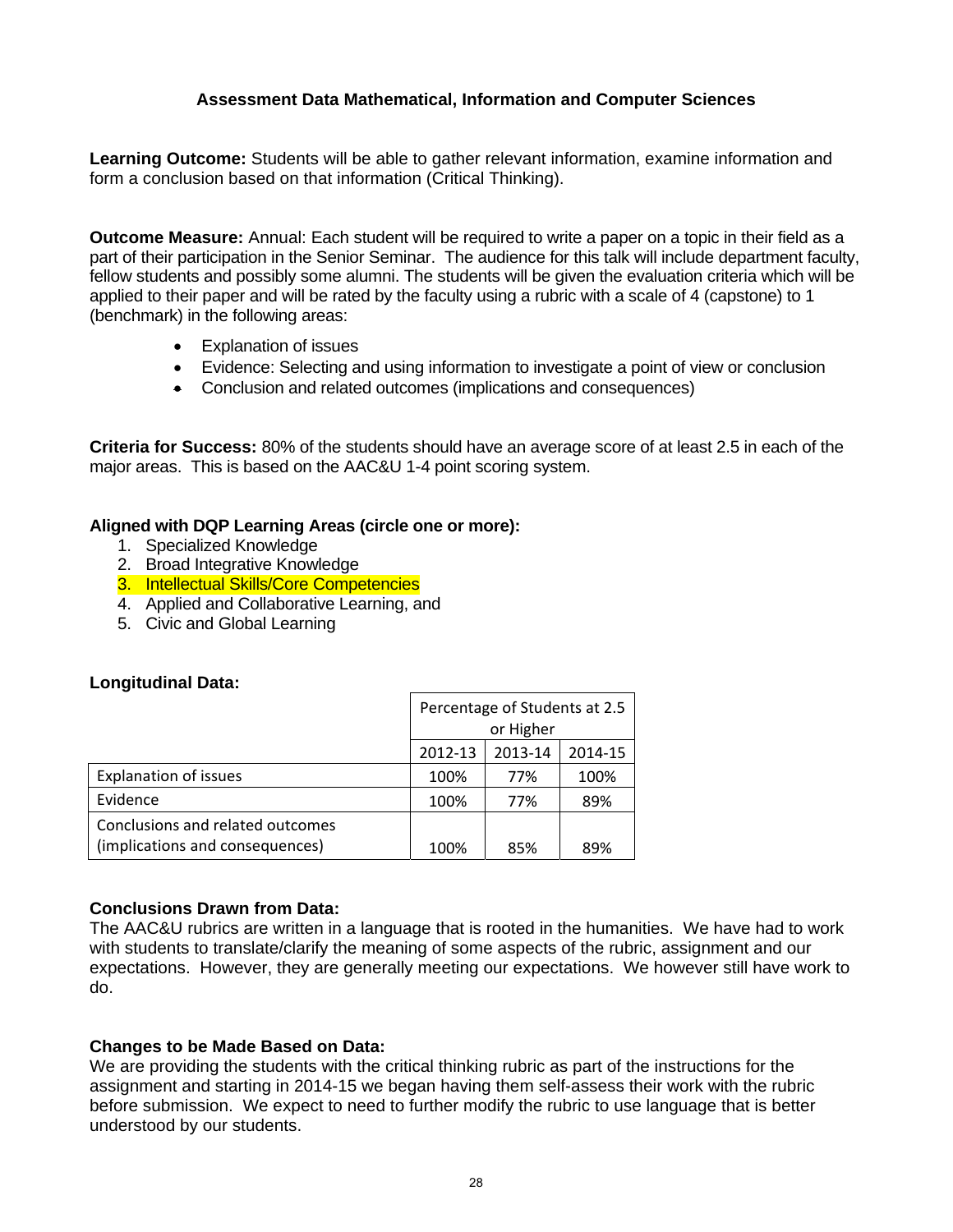#### **Rubric:**

### **MICS Critical Thinking Rubric (2/6/13)**

Adapted from the AAC&U Value Rubric

|                                                                                                       | $Capstone-4$                                                                                                                                                                                                      | <b>Milestone -3</b>                                                                                                                                                                        | Milestone - 2                                                                                                                                                                                                                      | <b>Benchmark-1</b>                                                                                                                                       |
|-------------------------------------------------------------------------------------------------------|-------------------------------------------------------------------------------------------------------------------------------------------------------------------------------------------------------------------|--------------------------------------------------------------------------------------------------------------------------------------------------------------------------------------------|------------------------------------------------------------------------------------------------------------------------------------------------------------------------------------------------------------------------------------|----------------------------------------------------------------------------------------------------------------------------------------------------------|
| <b>Explanation of issues</b>                                                                          | Issue/problem to be considered<br>critically is stated clearly and<br>described comprehensively,<br>delivering all relevant information<br>necessary for full understanding.                                      | Issue/problem to be considered<br>critically is stated, described, and<br>clarified so that understanding is<br>not seriously impeded by<br>omissions.                                     | Issue/problem to be considered<br>critically is stated but description<br>leaves some terms undefined,<br>ambiguities unexplored,<br>boundaries undetermined, and/or<br>backgrounds unknown.                                       | Issue/problem to be considered<br>critically is stated without<br>clarification or description.                                                          |
| <b>Evidence</b><br>Selecting and using information to<br>investigate a point of view or<br>conclusion | Information is taken from<br>source(s) with enough<br>interpretation/evaluation to<br>develop a comprehensive analysis<br>or synthesis.<br>Viewpoints of experts are<br>questioned thoroughly.                    | Information is taken from<br>source(s) with enough<br>interpretation/evaluation to<br>develop a coherent analysis or<br>synthesis.<br>Viewpoints of experts are subject<br>to questioning. | Information is taken from<br>source(s) with some<br>interpretation/evaluation, but not<br>enough to develop a coherent<br>analysis or synthesis.<br>Viewpoints of experts are taken as<br>mostly fact, with little<br>questioning. | Information is taken from<br>source(s) without any<br>interpretation/evaluation.<br>Viewpoints of experts are taken as<br>fact, without question.        |
| <b>Conclusions and related</b><br>outcomes (implications and<br>consequences)                         | Conclusions and related outcomes<br>(consequences and implications)<br>are logical and reflect student's<br>informed evaluation and ability to<br>place evidence and perspectives<br>discussed in priority order. | Conclusion is logically tied to a<br>range of information, including<br>opposing viewpoints; related<br>outcomes (consequences and<br>implications) are identified<br>clearly.             | Conclusion is logically tied to<br>information (because information<br>is chosen to fit the desired<br>conclusion); some related<br>outcomes (consequences and<br>implications) are identified<br>clearly.                         | Conclusion is inconsistently tied<br>to some of the information<br>discussed; related outcomes<br>(consequences and implications)<br>are oversimplified. |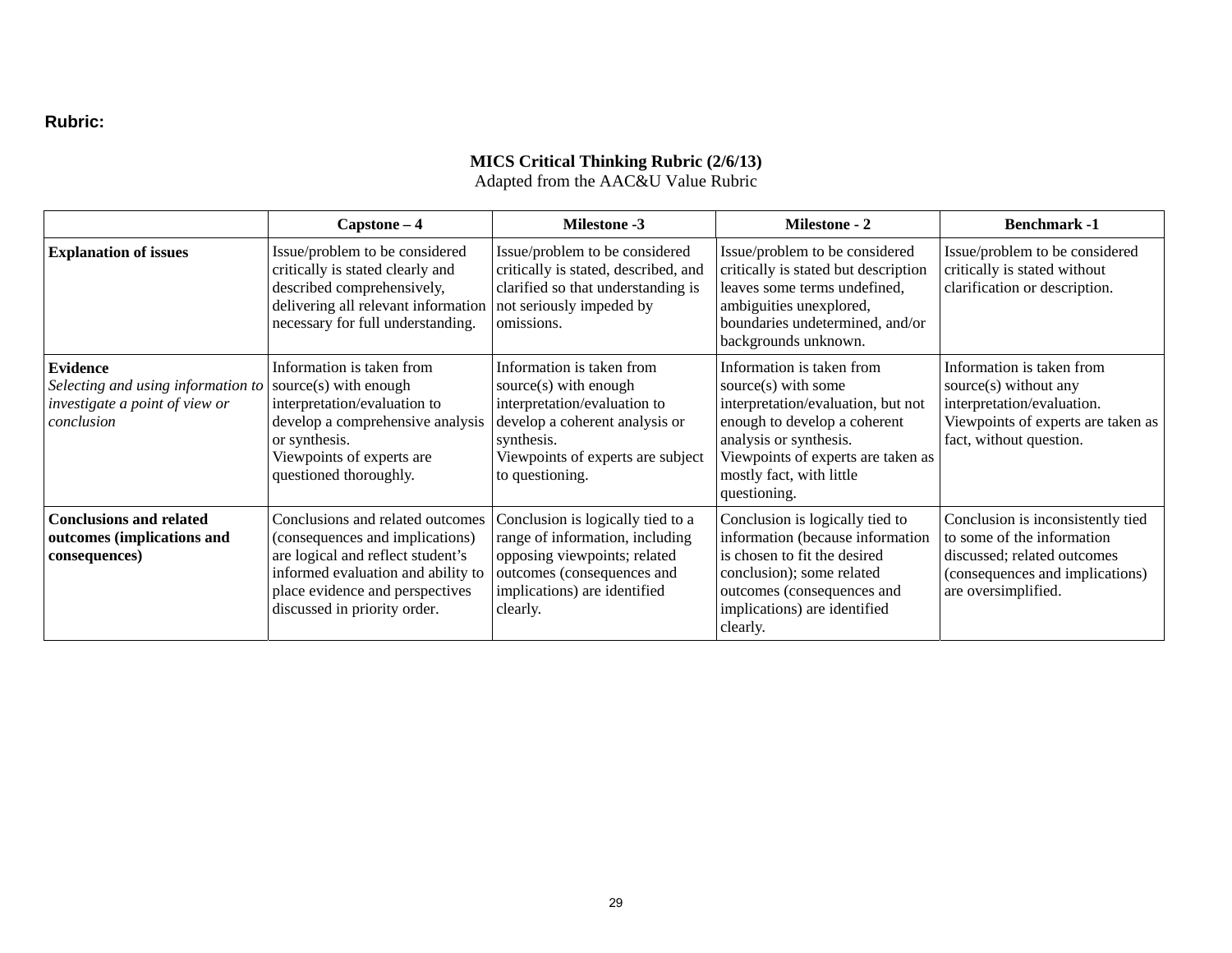**Learning Outcome:** Students will be able to understand and create arguments supported by quantitative evidence, and they can clearly communicate those arguments in a variety of formats (Quantitative Reasoning).

**Outcome Measure:** Annual: Each student will be required to complete a quantitative reasoning assignment as part of Senior Seminar. The students will be given the evaluation criteria with their assignment and will rated by the faculty using a rubric with a scale of 4 (completely correct) to 0 (completely incorrect) in the following areas:

- The ability to formulate a mathematical model from a verbal description of a problem.
- The ability to solve non-routine problems using logic and quantitative techniques.
- The ability to construct solutions to problems using computational techniques.

**Criteria for Success:** 80% of the students should have an average score of at least 3 in each of the major areas.

#### **Aligned with DQP Learning Areas (circle one or more):**

- 1. Specialized Knowledge
- 2. Broad Integrative Knowledge
- 3. Intellectual Skills/Core Competencies
- 4. Applied and Collaborative Learning, and
- 5. Civic and Global Learning

#### **Longitudinal Data:**

2014-15 is the first year that we are formally assessing QL in a manner connected with the DQP.

|                                                                                                       | Percent 2.5 or |
|-------------------------------------------------------------------------------------------------------|----------------|
|                                                                                                       | Higher         |
|                                                                                                       | 2014-15        |
| Students will be able to formulate a<br>mathematical model from a verbal<br>description of a problem. | 44%            |
| Students will be able it solve non-<br>routine problems using logic and<br>quantitative techniques.   | 100%           |
| Students will be able to construct<br>solutions to problems using<br>computational techniques.        | 89%            |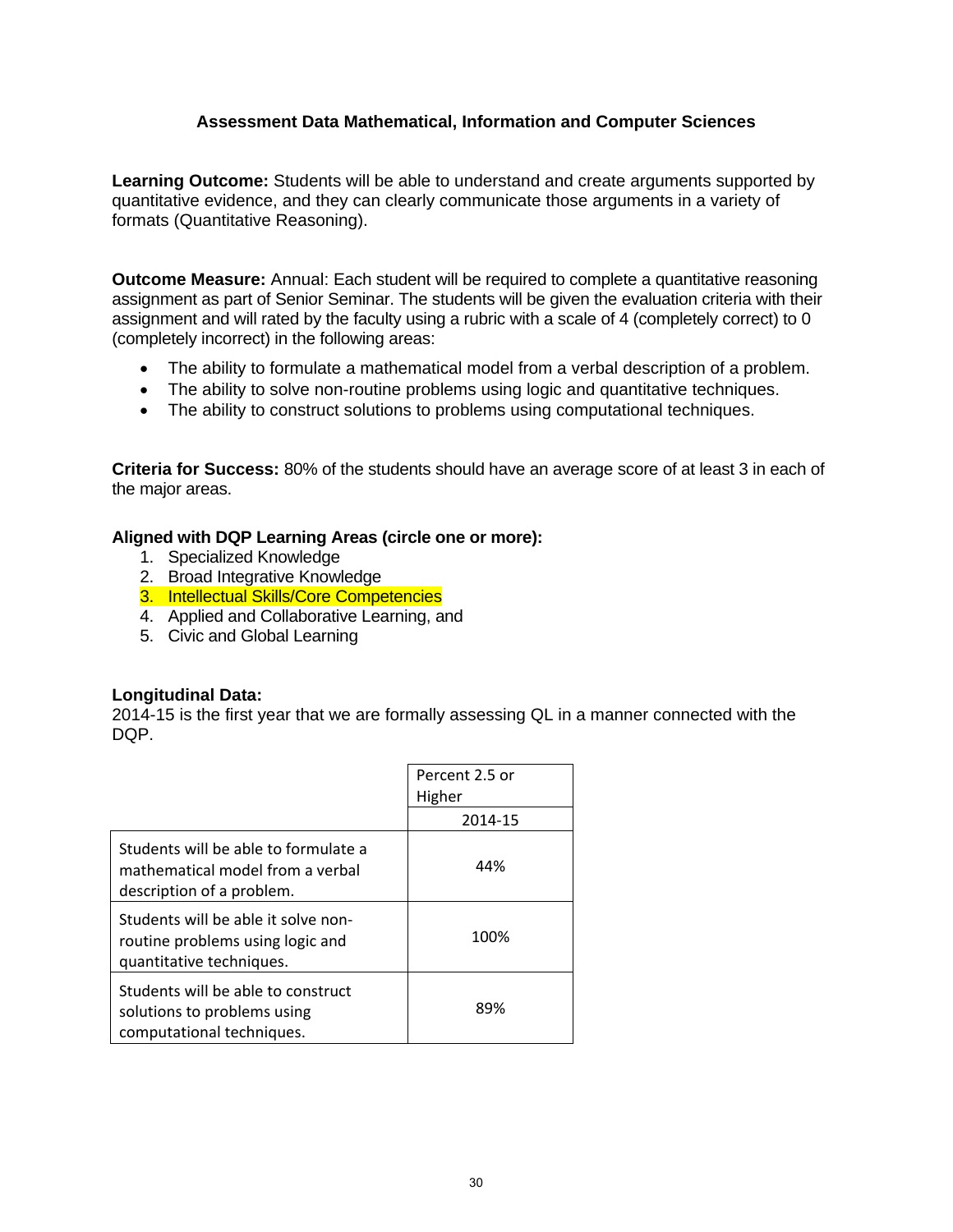#### **Conclusions Drawn from Data:**

We scoring the problems, we realized that some of the students had mis-interpreted the question related to "formulate a mathematical model from a verbal description." This made the problem difficult to score. We will need to revise that problem.

### **Changes to be Made Based on Data:**

Revise one of the questions on the assignment. The majors in our department are heavily quantitative and thus our students' quantitative skill is regularly assessed because it underlies many of the tasks that they do in their classes**.**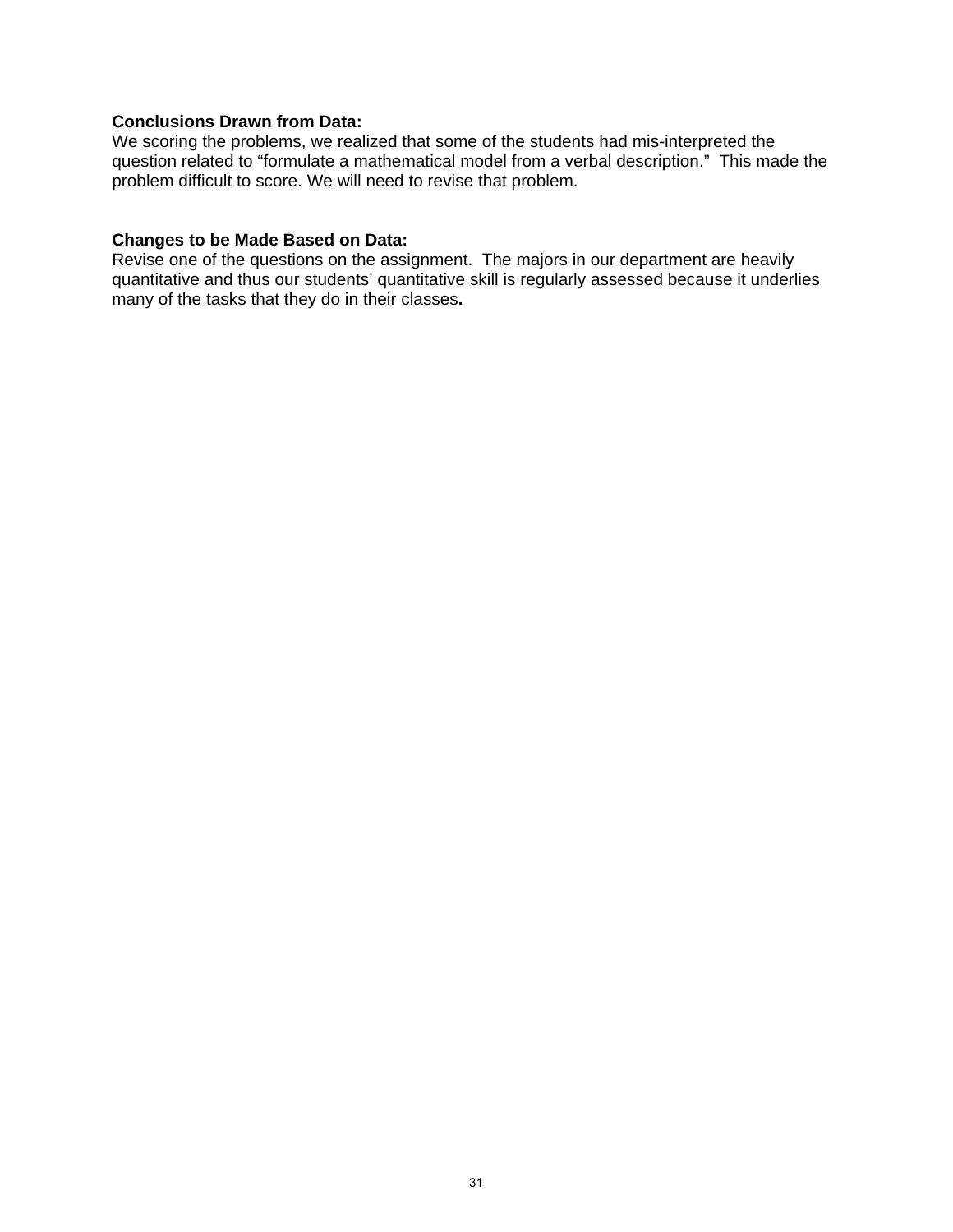## **Quantitative Reasoning Rubric (this is the same rubric we use for general education)**

|                      | Unsatisfactory | Low Satisfactory | Satisfactory    | <b>High Satisfactory</b> | Outstanding        |
|----------------------|----------------|------------------|-----------------|--------------------------|--------------------|
| Students will be     | Completely     | Missed more than | Missed one key  | Made a minor error       | Completely correct |
| able to formulate a  | incorrect      | one key step or  | step or concept |                          |                    |
| mathematical model   |                | concept          |                 |                          |                    |
| from a verbal        |                |                  |                 |                          |                    |
| description of a     |                |                  |                 |                          |                    |
| problem (#1 up to    |                |                  |                 |                          |                    |
| filling in formula). |                |                  |                 |                          |                    |
| Students will be     | Completely     | Missed more than | Missed one key  | Made a minor error       | Completely correct |
| able it solve non-   | incorrect      | one key step or  | step or concept |                          |                    |
| routine problems     |                | concept          |                 |                          |                    |
| using logic and      |                |                  |                 |                          |                    |
| quantitative         |                |                  |                 |                          |                    |
| techniques (#2).     |                |                  |                 |                          |                    |
| Students will be     | Completely     | Missed more than | Missed one key  | Made a minor error       | Completely correct |
| able to construct    | incorrect      | one key step or  | step or concept |                          |                    |
| solutions to         |                | concept          |                 |                          |                    |
| problems using       |                |                  |                 |                          |                    |
| computational        |                |                  |                 |                          |                    |
| techniques (#1       |                |                  |                 |                          |                    |
| computation of       |                |                  |                 |                          |                    |
| payment).            |                |                  |                 |                          |                    |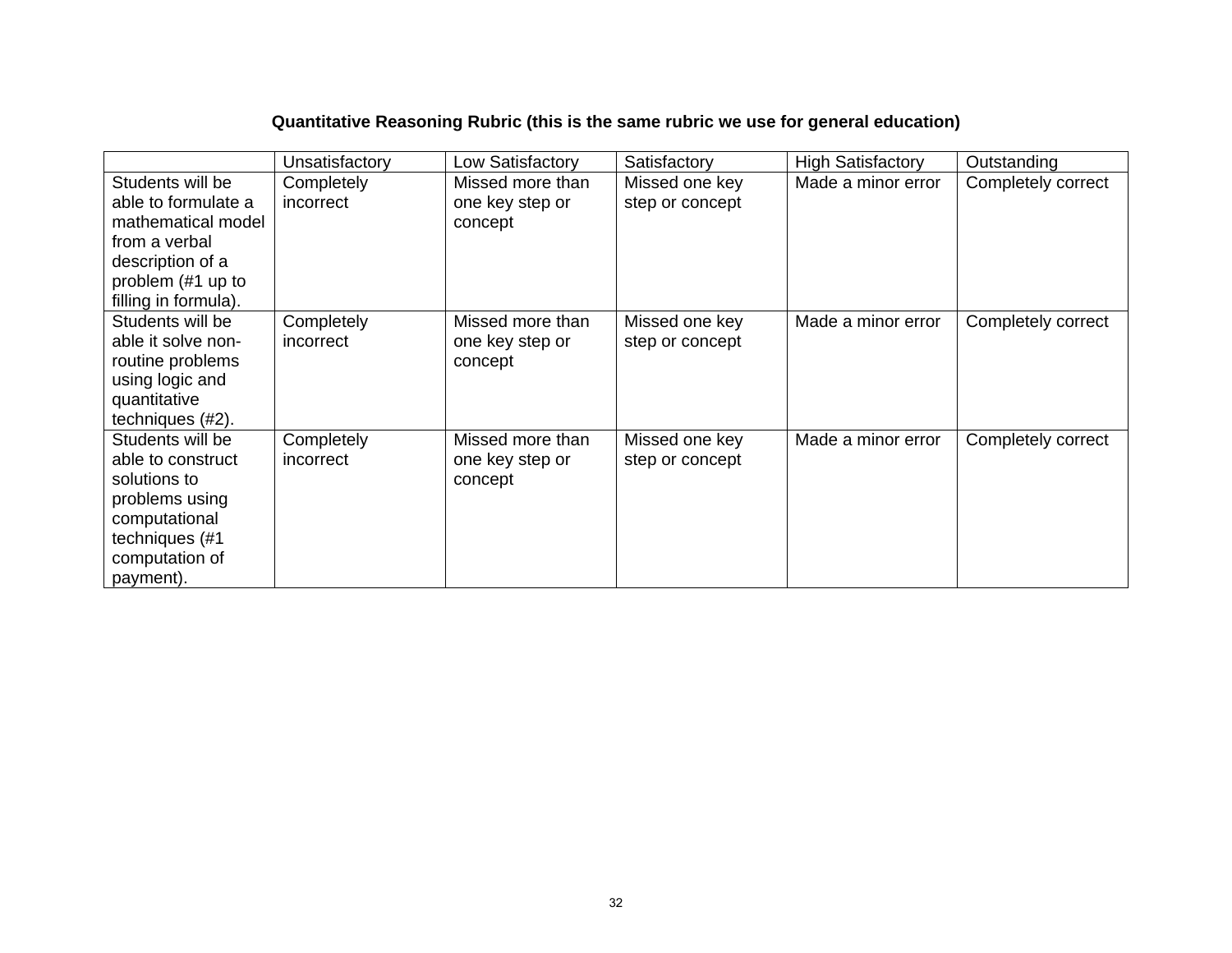Translation between AAC&U Value Rubric and MICS Quantitative Literacy Rubric

Note that the main reason that our department has chosen to not use the AAC&U rubric is that the underlying assumption of the rubric is that students are working with statistical information and are writing text about that statistical information. There is a great deal more to quantitative literacy than statistics and writing about data.

| <b>MICS Category</b>                                                                                 | AAC&U Category                                                                                                                                                                                          |
|------------------------------------------------------------------------------------------------------|---------------------------------------------------------------------------------------------------------------------------------------------------------------------------------------------------------|
|                                                                                                      | Interpretation<br>Ability to explain information presented in<br>mathematical forms (e.g., equations, graphs,<br>diagrams, tables, words)                                                               |
| Students will be able to formulate a<br>mathematical model from a verbal<br>description of a problem | <b>Representation</b><br>Ability to convert relevant information into<br>various mathematical forms (e.g., equations,<br>graphs, diagrams, tables, words)                                               |
| Students will be able to construct solutions<br>to problems using computational<br>techniques        | <b>Calculation</b>                                                                                                                                                                                      |
|                                                                                                      | <b>Application / Analysis</b><br>Ability to make judgments and draw<br>appropriate conclusions based on the<br>quantitative analysis of data, while recognizing<br>the limits of this analysis          |
|                                                                                                      | <b>Assumptions</b><br>Ability to make and evaluate important<br>assumptions in estimation, modeling, and data<br>analysis                                                                               |
|                                                                                                      | Communication<br>Expressing quantitative evidence in support of<br>the argument or purpose of the work (in terms<br>of what evidence is used and how it is<br>formatted, presented, and contextualized) |
| Students will be able it solve non-routine<br>problems using logic and quantitative<br>techniques    |                                                                                                                                                                                                         |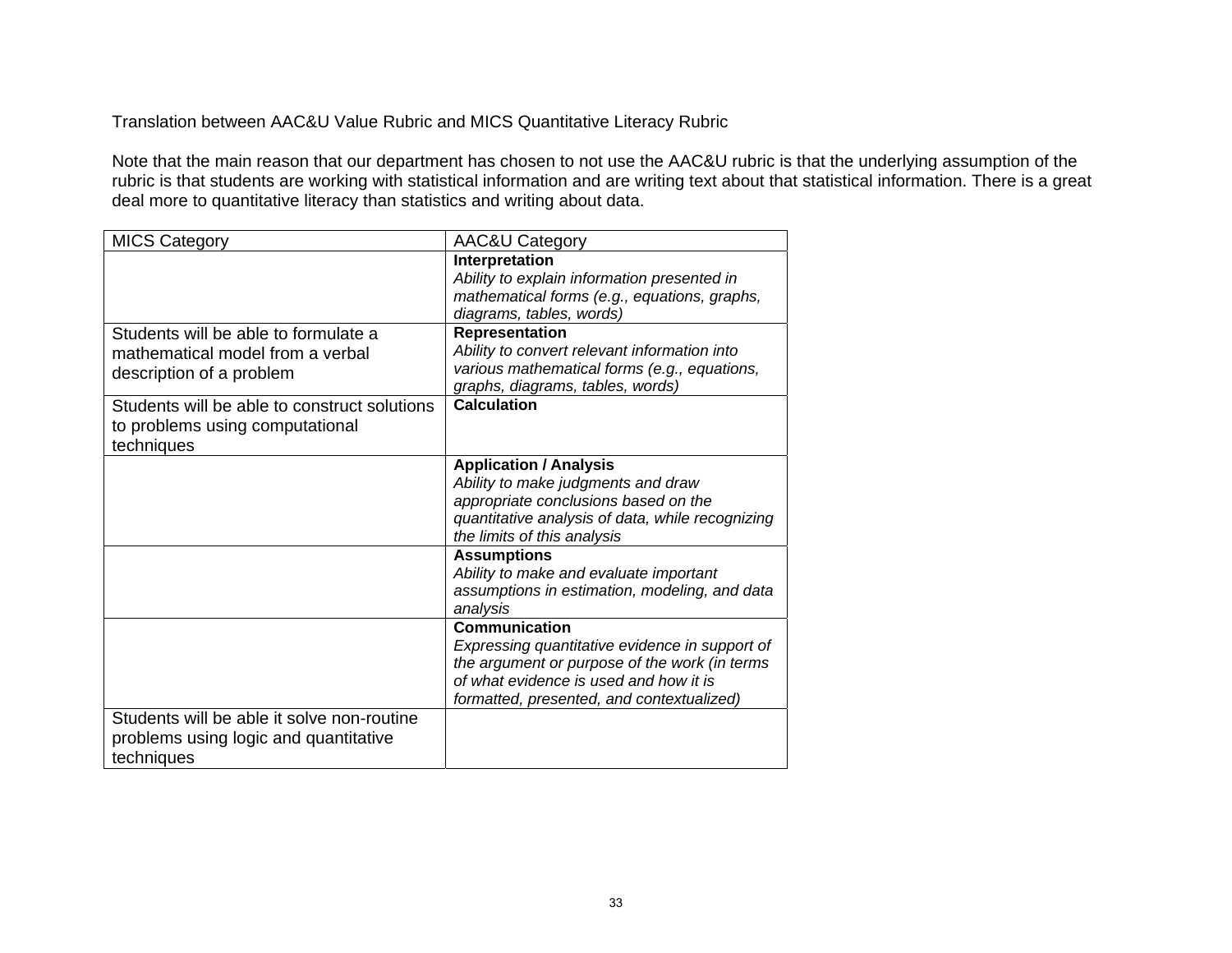### **AAC&U Value Rubric**

|                                                                                                                                                                                                         | Capstone                                                                                                                                                                                                                                                                                                           | <b>Milestones</b><br>3                                                                                                                                                                                                          | <b>Milestones</b><br>$\overline{c}$                                                                                                                                                                                                                                                                 | <b>Benchmark</b>                                                                                                                                                                                                                                                                                                                           |
|---------------------------------------------------------------------------------------------------------------------------------------------------------------------------------------------------------|--------------------------------------------------------------------------------------------------------------------------------------------------------------------------------------------------------------------------------------------------------------------------------------------------------------------|---------------------------------------------------------------------------------------------------------------------------------------------------------------------------------------------------------------------------------|-----------------------------------------------------------------------------------------------------------------------------------------------------------------------------------------------------------------------------------------------------------------------------------------------------|--------------------------------------------------------------------------------------------------------------------------------------------------------------------------------------------------------------------------------------------------------------------------------------------------------------------------------------------|
| Interpretation<br>Ability to explain information presented in<br>mathematical forms (e.g., equations, graphs,<br>diagrams, tables, words)                                                               | Provides accurate explanations of<br>information presented in<br>mathematical forms. Makes<br>appropriate inferences based on that<br>information. For example, accurately<br>explains the trend data shown in a graph<br>and makes reasonable predictions regarding<br>what the data suggest about future events. | Provides accurate explanations of<br>information presented in<br>mathematical forms. For instance,<br>accurately explains the trend data shown in<br>a graph.                                                                   | Provides somewhat accurate<br>explanations of information<br>presented in mathematical forms, but<br>occasionally makes minor errors<br>related to computations or units. For<br>instance, accurately explains trend data<br>shown in a graph, but may miscalculate the<br>slope of the trend line. | Attempts to explain information<br>presented in mathematical forms, but<br>draws incorrect conclusions about<br>what the information means. For<br>example, attempts to explain the trend data<br>shown in a graph, but will frequently<br>misinterpret the nature of that trend,<br>perhaps by confusing positive and negative<br>trends. |
| Representation<br>Ability to convert relevant information into<br>various mathematical forms (e.g., equations,<br>graphs, diagrams, tables, words)                                                      | Skillfully converts relevant<br>information into an insightful<br>mathematical portrayal in a way that<br>contributes to a further or deeper<br>understanding.                                                                                                                                                     | Competently converts relevant<br>information into an appropriate and<br>desired mathematical portrayal.                                                                                                                         | Completes conversion of<br>information but resulting<br>mathematical portrayal is only<br>partially appropriate or accurate.                                                                                                                                                                        | Completes conversion of<br>information but resulting<br>mathematical portrayal is<br>inappropriate or inaccurate.                                                                                                                                                                                                                          |
| Calculation                                                                                                                                                                                             | Calculations attempted are essentially<br>all successful and sufficiently<br>comprehensive to solve the problem.<br>Calculations are also presented<br>elegantly (clearly, concisely, etc.)                                                                                                                        | Calculations attempted are essentially<br>all successful and sufficiently<br>comprehensive to solve the problem.                                                                                                                | Calculations attempted are either<br>unsuccessful or<br>represent only a portion of the<br>calculations required to<br>comprehensively solve the problem.                                                                                                                                           | Calculations are attempted but are<br>both unsuccessful and are not<br>comprehensive.                                                                                                                                                                                                                                                      |
| Application / Analysis<br>Ability to make judgments and draw<br>appropriate conclusions based on the<br>quantitative analysis of data, while<br>recognizing the limits of this analysis                 | Uses the quantitative analysis of data<br>as the basis for deep and thoughtful<br>judgments, drawing insightful,<br>carefully qualified conclusions from<br>this work.                                                                                                                                             | Uses the quantitative analysis of data<br>as the basis for competent<br>judgments, drawing reasonable and<br>appropriately qualified conclusions<br>from this work.                                                             | Uses the quantitative analysis of data<br>as the basis for workmanlike (without<br>inspiration or nuance, ordinary)<br>judgments, drawing plausible<br>conclusions from this work.                                                                                                                  | Uses the quantitative analysis of data<br>as the basis for tentative, basic<br>judgments, although is hesitant or<br>uncertain about drawing conclusions<br>from this work.                                                                                                                                                                |
| <b>Assumptions</b><br>Ability to make and evaluate important<br>assumptions in estimation, modeling, and<br>data analysis                                                                               | Explicitly describes assumptions and<br>provides compelling rationale for<br>why each assumption is appropriate.<br>Shows awareness that confidence in<br>final conclusions is limited by the<br>accuracy of the assumptions.                                                                                      | Explicitly describes assumptions and<br>provides compelling rationale for<br>why assumptions are appropriate.                                                                                                                   | Explicitly describes assumptions.                                                                                                                                                                                                                                                                   | Attempts to describe assumptions.                                                                                                                                                                                                                                                                                                          |
| Communication<br>Expressing quantitative evidence in support<br>of the argument or purpose of the work (in<br>terms of what evidence is used and how it is<br>formatted, presented, and contextualized) | Uses quantitative information in<br>connection with the argument or<br>purpose of the work, presents it in<br>an effective format, and explicates it<br>with consistently high quality.                                                                                                                            | Uses quantitative information in<br>connection with the argument or<br>purpose of the work, though data<br>may be presented in a less than<br>completely effective format or some<br>parts of the explication may be<br>uneven. | Uses quantitative information, but<br>does not effectively connect it to the<br>argument or purpose of the work.                                                                                                                                                                                    | Presents an argument for which<br>quantitative evidence is pertinent, but<br>does not provide adequate explicit<br>numerical support. (May use quasi-<br>quantitative words such as "many,"<br>"few," "increasing," "small," and the<br>like in place of actual quantities.)                                                               |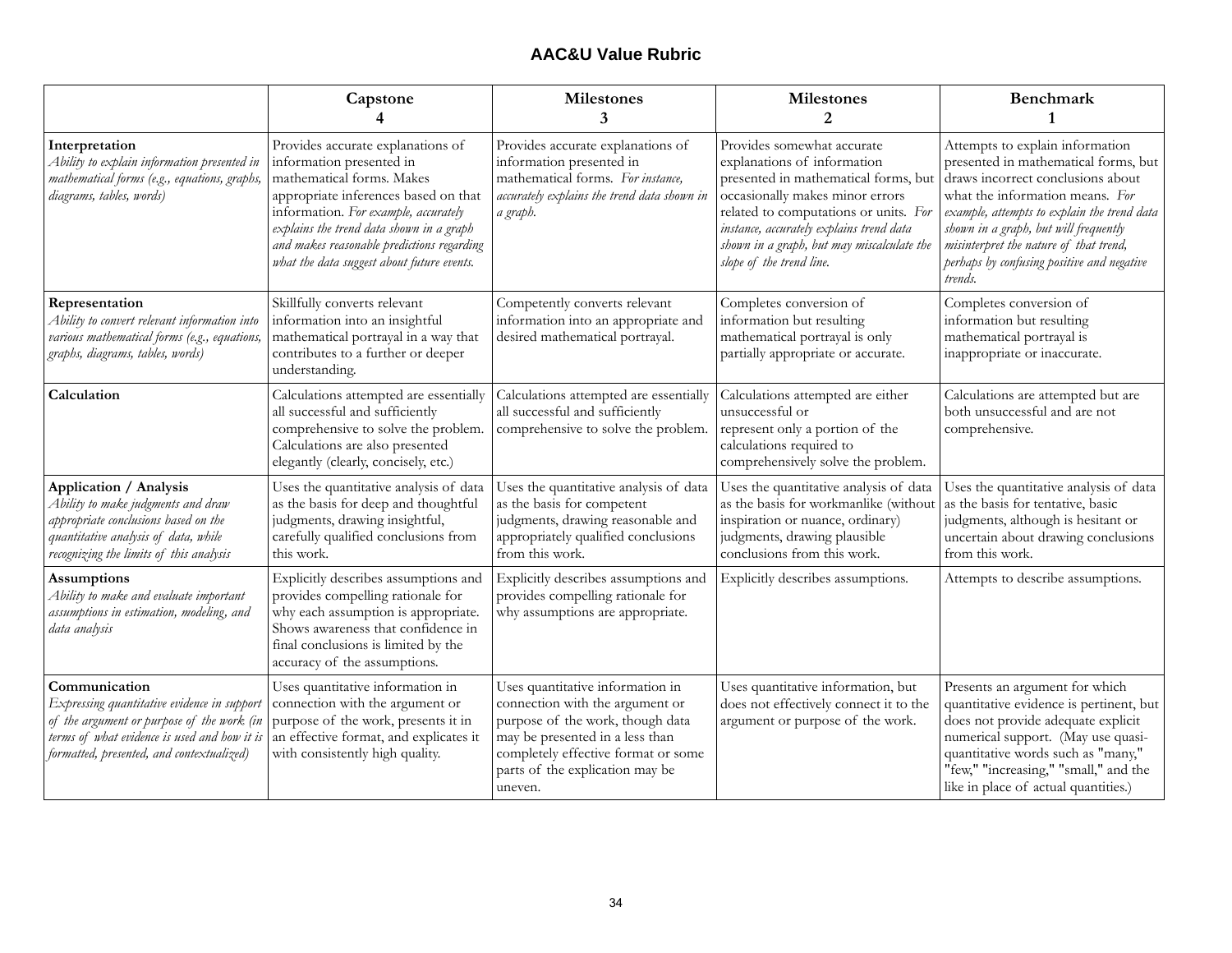**Learning Outcome:** Computer Information Systems graduates will be adequately prepared for entry into graduate school or jobs in the computing profession.

**Outcome Measure:** Annual – 1) Require students to take the ETS Major Field Test in Computer Science as the mid-term exam for the capstone course, Computer Science 481, Senior Seminar in Computer Science.

Every 5 Years – 2) Alumni will be surveyed every five years. They will be asked at least the following questions:

- If you have a job in Computer Science: On a scale of 1 to 5, 1 being outstanding and 5 being poor, how well do you think that the undergraduate Computer Science curriculum at PLNU prepared you for your work in the field?
- $\bullet$  If you are going to graduate school or went to graduate school: On a scale of 1 to 5, 1 being outstanding and 5 being poor, how well do you think that the undergraduate Computer Science curriculum at PLNU prepared you for graduate school?

**Criteria for Success:** 1) 50% of our students achieve above the 25<sup>th</sup> percentile on the exam. 2) An average response of 2 for each question.

### **Aligned with DQP Learning Areas (circle one or more):**

- 1. Specialized Knowledge
- 2. Broad Integrative Knowledge
- 3. Intellectual Skills/Core Competencies
- 4. Applied and Collaborative Learning, and
- 5. Civic and Global Learning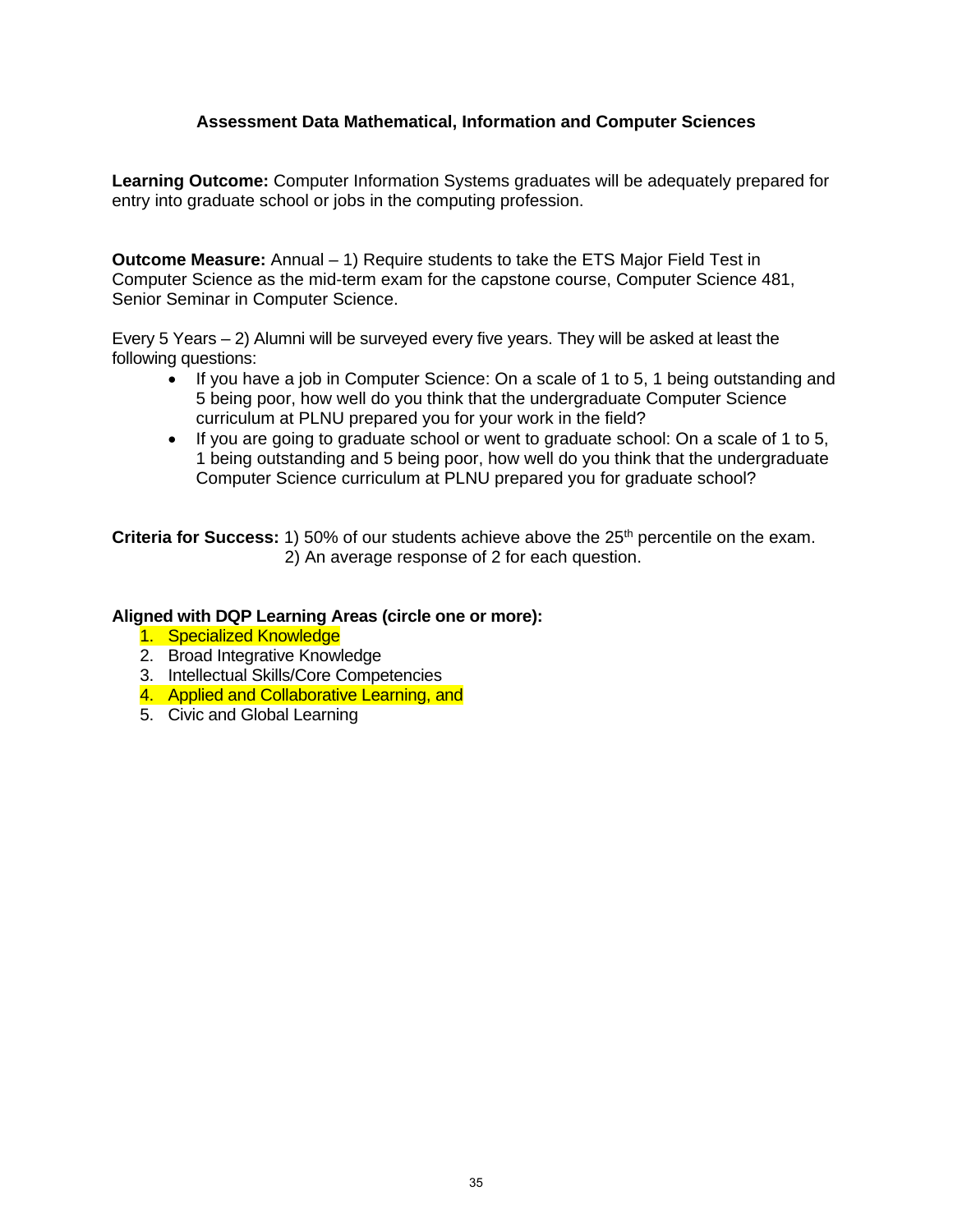### **Longitudinal Data:**

ETS Major Field Test: Most recent 10 years of data.

|         | Overall<br><b>Benchmark</b> |
|---------|-----------------------------|
| Year    |                             |
| 2005-06 | Y                           |
| 2006-07 | Y                           |
| 2007-08 | Ν                           |
| 2008-09 | Y                           |
| 2009-10 | N                           |
| 2010-11 | Y                           |
| 2011-12 | Ν                           |
| 2012-13 | N                           |
| 2013-14 | Y                           |
| 2014-15 | N/A                         |

\* Sample size too small to be given indicator scores. ETS changed the CS exam in 2011-12.

#### Alumni Data:

In the spring of 2010, the department surveyed alumni who had graduated in the last 15 years. The response rate on the survey was 31.7% with the majority (80.9%) of the respondents having graduated in the last decade. A detailed summary analysis of the data can be found in Appendix: 2010 Alumni Survey Results Summary of our department's Program Review. Below are the components of the survey relevant to our assessment plan.

#### **How well did the undergraduate curriculum prepare you for:**

|                                            | Well or higher | ΟK    | Poorly  |
|--------------------------------------------|----------------|-------|---------|
| Work in the field (if went into the field) | 85.2%          | 14.8% | $0.0\%$ |
| Graduate school                            | 76.5%          | 5.9%  | 17.6%   |
| Teaching                                   | 80.0%          | 20.0% | $0.0\%$ |

#### **Conclusions Drawn from Data:**

### **ETS Results:**

We continue to evaluate if the ETS exam in computer science is the best measure or ability for these students. We are considering moving to the ETS exam in Business for these students since our new curriculum has a larger business component.

#### Alumni Survey:

Overall, our alumni believe that they were well prepared. Further investigation indicates that the students (3) who said that they were "poorly" prepared for graduate school are all mathematics majors who are employed as teachers and appear to be getting education-related masters degrees while working full-time. The hypothesis is that the "lack of preparation" may be in education coursework and not mathematics.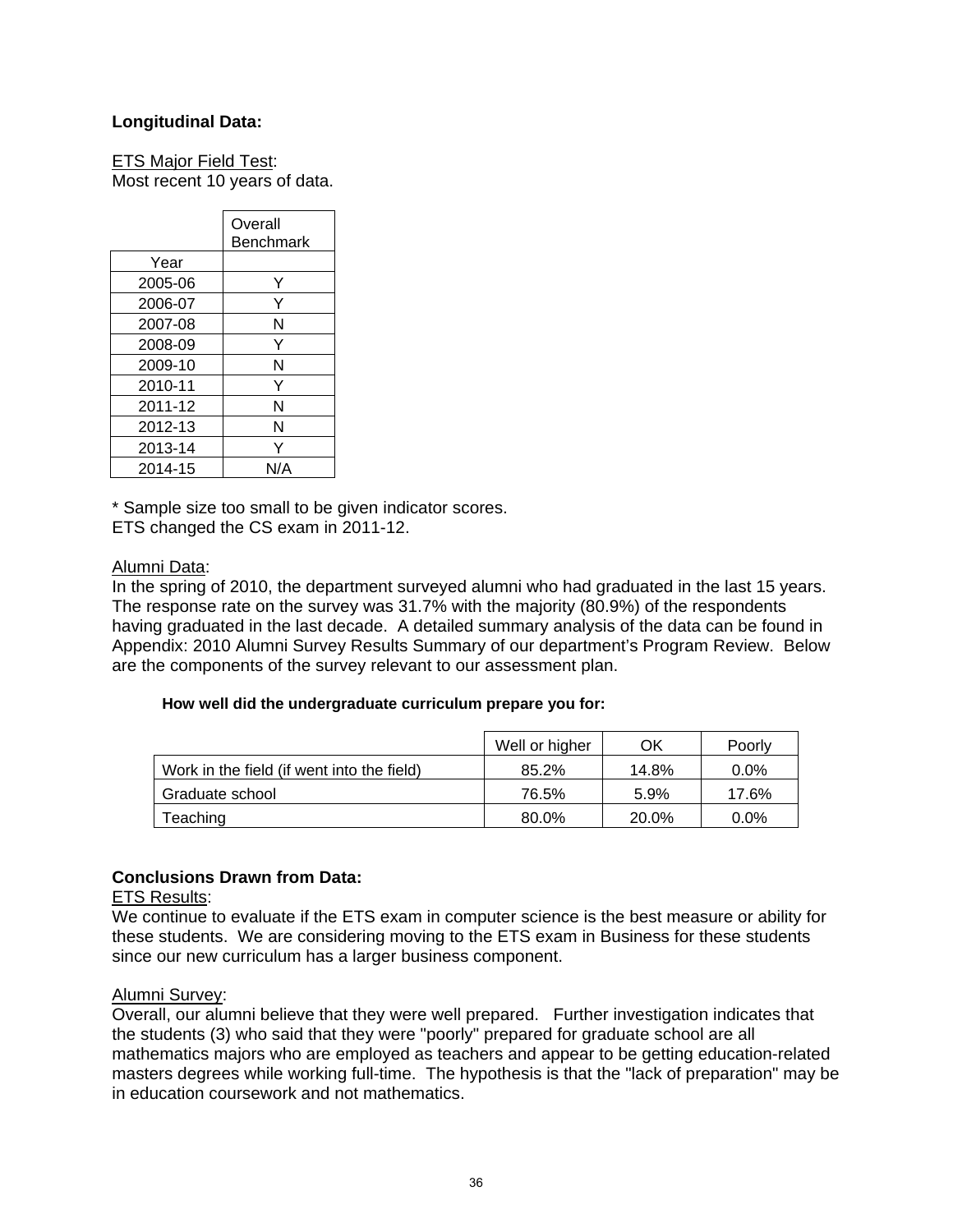### **Changes to be Made Based on Data**:

### ETS Results:

We have made curricular changes in the last few years to update our department coursework to align with new standards from the Association of Computing Machinery as well as to respond to assessment data. As part of this process we did a compute overhaul in the curriculum in this area. Starting in 2015-16 we will be launching a newer IS curriculum in partnership with the School of Business. This will increase the amount of business course work completed by these majors. We will need to evaluate if the CS MFT test is reasonable to use or our IS majors, or if the MFT in business is more suitable, or if we should use a different measure. See our APC proposals for the specific descriptions of curricular changes made.

### Survey:

Work to better prepare students who plan on being teachers for graduate school in education. In particular encourage them to take more education classes while an undergraduate.

In 2005 our department has instituted three changes in the last five years that seem to have had an impact on developing critical skills in our graduates:

- Increasing the expectations for written and oral presentations in senior seminar (this is in addition to the writing and oral presentations that are threaded throughout our curriculum)
- Requiring all seniors in our department to take the senior seminar class
- Requiring an "integrative experience" (internship, year-long service learning project or year-long honor research project) of all of our majors.

This has a direct impact on five skills listed in the table below. The question on the survey is listed above the table.

|                                    |           | Very much<br>enhanced | Much<br>enhanced | Enhanced | <b>Not</b><br>enhanced<br>and N/A |
|------------------------------------|-----------|-----------------------|------------------|----------|-----------------------------------|
| Think analytically and             | 2000-2004 | 53.8%                 | 26.9%            | 15.4%    | 3.8%                              |
| logically                          | 2005-2009 | 64.0%                 | 36.0%            | 0.0%     | 0.0%                              |
| Write effectively in the           | 2000-2004 | 11.5%                 | 23.1%            | 42.3%    | 23.1%                             |
| discipline                         | 2005-2009 | 16.0%                 | 36.0%            | 36.0%    | 12.0%                             |
| Effective oral                     | 2000-2004 | 3.8%                  | 23.1%            | 46.2%    | 26.9%                             |
| communication                      | 2005-2009 | 12.0%                 | 12.0%            | 60.0%    | 16.0%                             |
| Solve problems using<br>technology | 2000-2004 | 19.2%                 | 46.2%            | 26.9%    | 7.7%                              |
|                                    | 2005-2009 | 32.0%                 | 56.0%            | 8.0%     | 4.0%                              |
| Integrate knowledge from           | 2000-2004 | 15.4%                 | 34.6%            | 38.5%    | 11.5%                             |
| different sources                  | 2005-2009 | 8.0%                  | 52.0%            | 32.0%    | 8.0%                              |

#### **Please tell us if your departmental course work enhanced your abilities in the listed areas:**

Data from the Alumni Survey says that our graduates believe that their coursework in our department has also enhanced:

• Their ability to write effectively (88% for those who graduated in 2005-09, 77% for those who graduated in 2000-04)